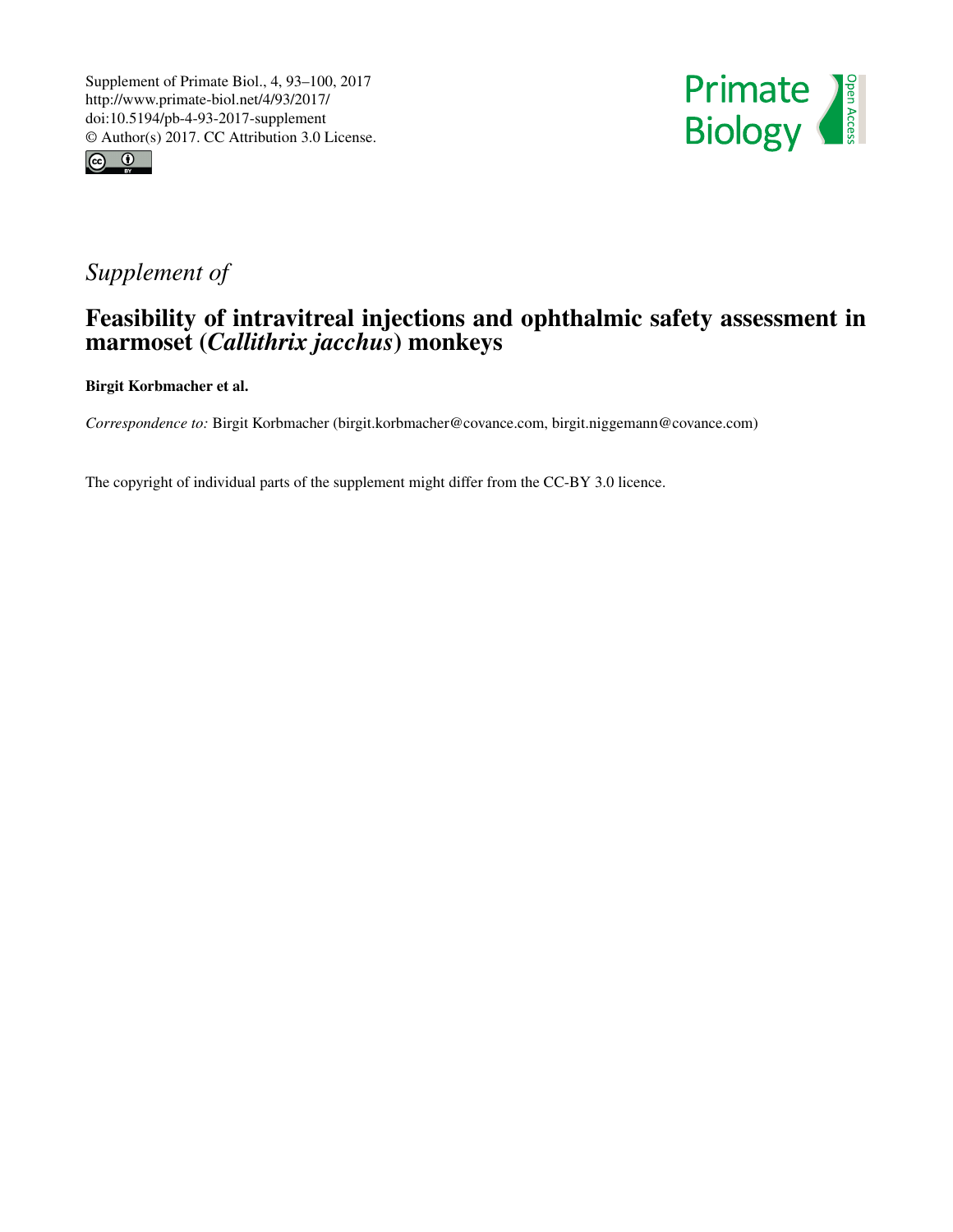|     |              |             |             | Test Item   | (dosage)    |             |             |                                                                                                                                                                                                         |       |           | 2        |       |       |
|-----|--------------|-------------|-------------|-------------|-------------|-------------|-------------|---------------------------------------------------------------------------------------------------------------------------------------------------------------------------------------------------------|-------|-----------|----------|-------|-------|
|     |              |             |             |             |             |             |             | µL/both eyes bi-weekly (days 1, 15, 29 and 43)                                                                                                                                                          |       |           | 10<br>20 |       |       |
|     | Phase        |             |             |             |             |             | Predose 1   |                                                                                                                                                                                                         |       |           |          |       |       |
|     |              |             |             |             |             |             |             | Scotopic Measurement - b-Wave White Flash Rod Response - Amplitude ( $\mu$ V)                                                                                                                           |       |           |          |       |       |
|     |              |             |             | Left        | E y e       |             |             |                                                                                                                                                                                                         |       | Right Eye |          |       |       |
|     | Group/Animal | 9.5         | 30          | 95          | 300         | 950         | 3000        | 9.5                                                                                                                                                                                                     | 30    | 95        | 300      | 950   | 3000  |
| Sex |              |             |             |             |             |             |             | Number $(\text{mcds/m}^2)(\text{mcds/m}^2)(\text{mcds/m}^2)(\text{mcds/m}^2)(\text{mcds/m}^2)(\text{mcds/m}^2)$ $(\text{mcds/m}^2)(\text{mcds/m}^2)(\text{mcds/m}^2)(\text{mcds/m}^2)(\text{mcds/m}^2)$ |       |           |          |       |       |
| 1/M | 45366M       | $\mathbf b$ | $\mathbf b$ | b           | $\mathbf b$ | $\mathbf b$ | b           | 25.7                                                                                                                                                                                                    | 34.5  | 75.2      | 134.0    | 175.0 | 215.0 |
|     | 45427M       | $\mathbf b$ | b           | b           | $\mathbf b$ | $\mathbf b$ | $\mathbf b$ | 42.0                                                                                                                                                                                                    | 44.6  | 102.0     | 134.0    | 206.0 | 184.0 |
|     | 45504M       | $\mathbf b$ | b           | b           | $\mathbf b$ | $\mathbf b$ | b           | 90.2                                                                                                                                                                                                    | 110.0 | 143.0     | 234.0    | 316.0 | 323.0 |
|     | Mean         |             |             |             |             |             |             | 52.6                                                                                                                                                                                                    | 63.0  | 106.7     | 167.3    | 232.3 | 240.7 |
|     | <b>SD</b>    |             |             |             |             |             |             | 33.5                                                                                                                                                                                                    | 41.0  | 34.1      | 57.7     | 74.1  | 73.0  |
|     | Ν            |             |             |             |             |             |             | 3                                                                                                                                                                                                       | 3     | 3         | ζ        | 3     | 3     |
| 2/M | 42737M       | $\mathbf b$ | $\mathbf b$ | b           | $\mathbf b$ | $\mathbf b$ | b           | 38.4                                                                                                                                                                                                    | 47.5  | 94.1      | 118.0    | 188.0 | 209.0 |
|     | 45370M       | $\mathbf b$ | $\mathbf b$ | $\mathbf b$ | $\mathbf b$ | $\mathbf b$ | $\mathbf b$ | 48.8                                                                                                                                                                                                    | 73.6  | 76.8      | 135.0    | 163.0 | 218.0 |
|     | 45500M       | b           | $\mathbf b$ | b           | $\mathbf b$ | $\mathbf b$ | b           | 33.2                                                                                                                                                                                                    | 42.3  | 67.7      | 97.7     | 155.0 | 169.0 |
|     | Mean         |             |             |             |             |             |             | 40.1                                                                                                                                                                                                    | 54.5  | 79.5      | 116.9    | 168.7 | 198.7 |
|     | <b>SD</b>    |             |             |             |             |             |             | 7.9                                                                                                                                                                                                     | 16.8  | 13.4      | 18.7     | 17.2  | 26.1  |
|     | Ν            |             |             |             |             |             |             | ζ                                                                                                                                                                                                       | 3     | २         | 3        | 3     |       |

| Table                        |
|------------------------------|
| Individual Electroretinogram |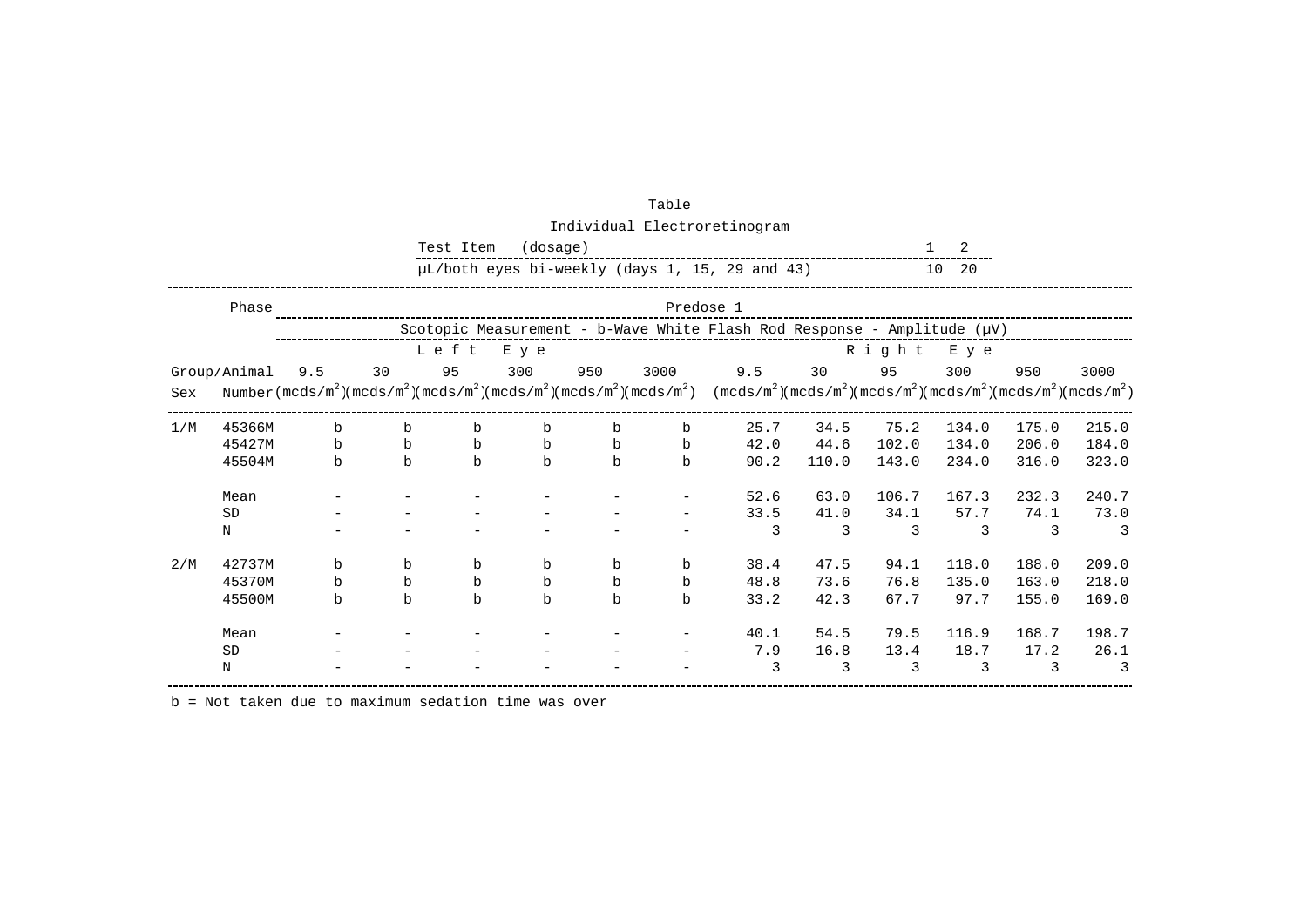|     |              |      |      | Test Item | (dosage) |       |       |                                                                                                                                                                                                                          |      |       | 2        |       |       |
|-----|--------------|------|------|-----------|----------|-------|-------|--------------------------------------------------------------------------------------------------------------------------------------------------------------------------------------------------------------------------|------|-------|----------|-------|-------|
|     |              |      |      |           |          |       |       | µL/both eyes bi-weekly (days 1, 15, 29 and 43)                                                                                                                                                                           |      |       | 20<br>10 |       |       |
|     | Phase        |      |      |           |          |       |       | Predose 2                                                                                                                                                                                                                |      |       |          |       |       |
|     |              |      |      |           |          |       |       | Scotopic Measurement - b-Wave White Flash Rod Response - Amplitude $(\mu V)$                                                                                                                                             |      |       |          |       |       |
|     |              |      |      | Left      | E y e    |       |       |                                                                                                                                                                                                                          |      | Right | E y e    |       |       |
|     | Group/Animal | 9.5  | 30   | 95        | 300      | 950   | 3000  | 9.5                                                                                                                                                                                                                      | 30   | 95    | 300      | 950   | 3000  |
| Sex |              |      |      |           |          |       |       | Number $(\text{mcds/m}^2)(\text{mcds/m}^2)(\text{mcds/m}^2)(\text{mcds/m}^2)(\text{mcds/m}^2)(\text{mcds/m}^2)$ $(\text{mcds/m}^2)(\text{mcds/m}^2)(\text{mcds/m}^2)(\text{mcds/m}^2)(\text{mcds/m}^2)(\text{mcds/m}^2)$ |      |       |          |       |       |
| 1/M | 45366M       | 38.4 | 44.3 | 58.9      | 119.0    | 146.0 | 189.0 | 30.3                                                                                                                                                                                                                     | 47.9 | 63.8  | 143.0    | 171.0 | 219.0 |
|     | 45427M       | 32.9 | 39.4 | 58.3      | 75.8     | 130.0 | 143.0 | 37.1                                                                                                                                                                                                                     | 26.0 | 66.4  | 87.6     | 179.0 | 198.0 |
|     | 45504M       | 65.8 | 99.6 | 140.0     | 238.0    | 364.0 | 366.0 | 51.1                                                                                                                                                                                                                     | 70.6 | 105.0 | 176.0    | 287.0 | 315.0 |
|     | Mean         | 45.7 | 61.1 | 85.7      | 144.3    | 213.3 | 232.7 | 39.5                                                                                                                                                                                                                     | 48.2 | 78.4  | 135.5    | 212.3 | 244.0 |
|     | <b>SD</b>    | 17.6 | 33.4 | 47.0      | 84.0     | 130.7 | 117.7 | 10.6                                                                                                                                                                                                                     | 22.3 | 23.1  | 44.7     | 64.8  | 62.4  |
|     | N            | 3    | 3    | 3         | 3        | 3     | 3     | 3                                                                                                                                                                                                                        | 3    | 3     | 3        | 3     | 3     |
| 2/M | 42737M       | 41.7 | 70.6 | 108.0     | 156.0    | 284.0 | 340.0 | 39.7                                                                                                                                                                                                                     | 67.7 | 89.2  | 146.0    | 274.0 | 320.0 |
|     | 45370M       | 34.8 | 21.8 | 30.3      | 92.4     | 153.0 | 178.0 | 23.1                                                                                                                                                                                                                     | 29.6 | 36.1  | 63.8     | 90.5  | 131.0 |
|     | 45500M       | 41.7 | 56.0 | 77.1      | 117.0    | 179.0 | 215.0 | 25.1                                                                                                                                                                                                                     | 49.5 | 77.1  | 130.0    | 191.0 | 215.0 |
|     | Mean         | 39.4 | 49.5 | 71.8      | 121.8    | 205.3 | 244.3 | 29.3                                                                                                                                                                                                                     | 48.9 | 67.5  | 113.3    | 185.2 | 222.0 |
|     | <b>SD</b>    | 4.0  | 25.0 | 39.1      | 32.1     | 69.4  | 84.9  | 9.1                                                                                                                                                                                                                      | 19.1 | 27.8  | 43.6     | 91.9  | 94.7  |
|     | N            | 3    | 3    | 3         | 3        | 3     | 3     | 3                                                                                                                                                                                                                        | 3    | 3     | 3        | 3     | 3     |

Table Individual Electroretinogram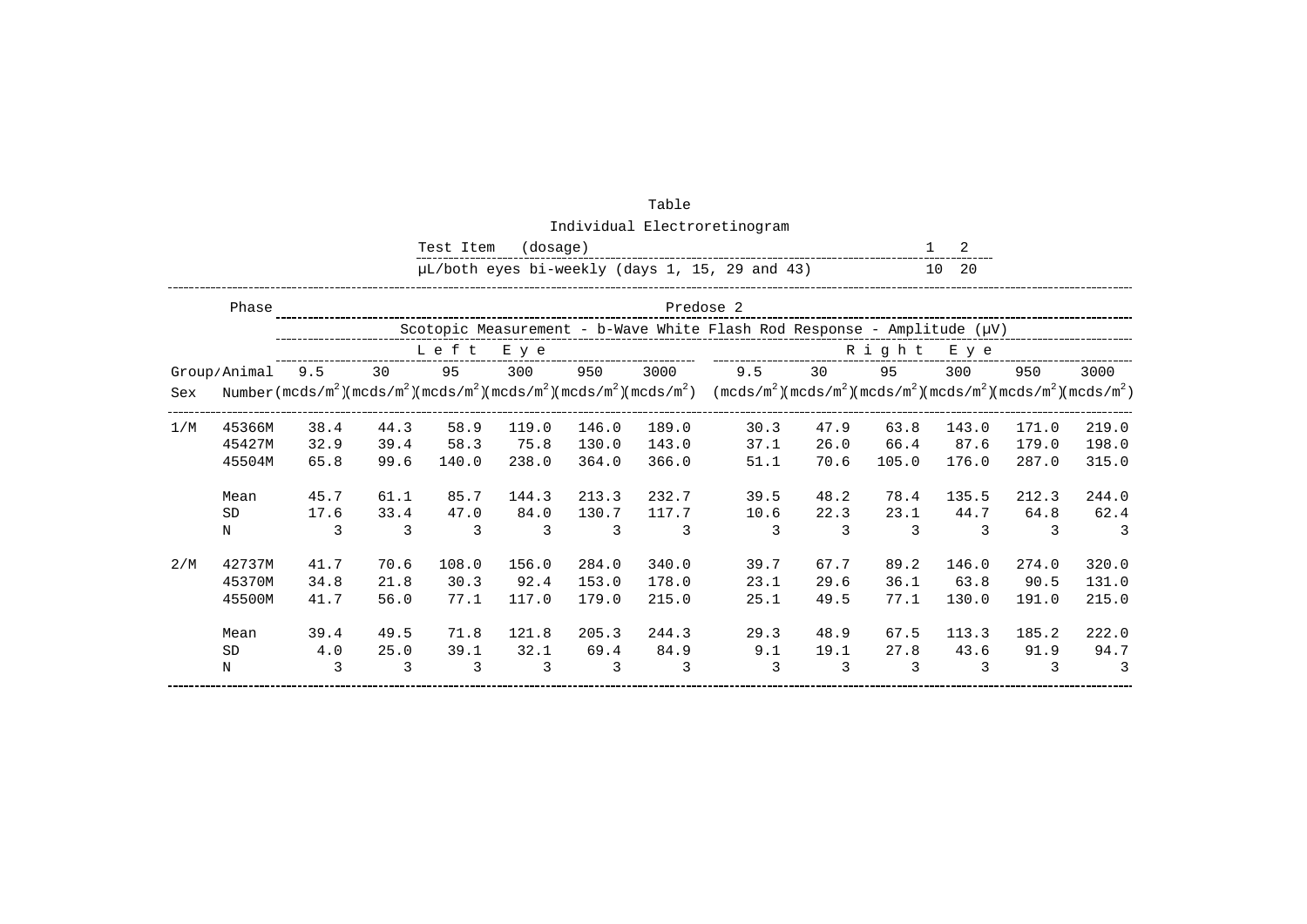|     |              |      |      | Test Item | (dosage) |       |       |                                                                                                                                                                                                                          |      |       | 2        |       |       |
|-----|--------------|------|------|-----------|----------|-------|-------|--------------------------------------------------------------------------------------------------------------------------------------------------------------------------------------------------------------------------|------|-------|----------|-------|-------|
|     |              |      |      |           |          |       |       | µL/both eyes bi-weekly (days 1, 15, 29 and 43)                                                                                                                                                                           |      |       | 10<br>20 |       |       |
|     | Phase        |      |      |           |          |       |       | Dosing Week 6                                                                                                                                                                                                            |      |       |          |       |       |
|     |              |      |      |           |          |       |       | Scotopic Measurement - b-Wave White Flash Rod Response - Amplitude $(\mu V)$                                                                                                                                             |      |       |          |       |       |
|     |              |      |      | Left      | E y e    |       |       |                                                                                                                                                                                                                          |      | Right | E y e    |       |       |
|     | Group/Animal | 9.5  | 30   | 95        | 300      | 950   | 3000  | 9.5                                                                                                                                                                                                                      | 30   | 95    | 300      | 950   | 3000  |
| Sex |              |      |      |           |          |       |       | Number $(\text{mcds/m}^2)(\text{mcds/m}^2)(\text{mcds/m}^2)(\text{mcds/m}^2)(\text{mcds/m}^2)(\text{mcds/m}^2)$ $(\text{mcds/m}^2)(\text{mcds/m}^2)(\text{mcds/m}^2)(\text{mcds/m}^2)(\text{mcds/m}^2)(\text{mcds/m}^2)$ |      |       |          |       |       |
| 1/M | 45366M       | 19.9 | 27.3 | 52.7      | 103.0    | 142.0 | 176.0 | 35.5                                                                                                                                                                                                                     | 34.2 | 54.7  | 127.0    | 182.0 | 218.0 |
|     | 45427M       | 37.1 | 78.1 | 71.0      | 148.0    | 186.0 | 199.0 | 34.5                                                                                                                                                                                                                     | 78.8 | 73.2  | 139.0    | 198.0 | 211.0 |
|     | 45504M       | 20.2 | 30.3 | 48.8      | 92.1     | 151.0 | 201.0 | 24.7                                                                                                                                                                                                                     | 51.4 | 88.9  | 181.0    | 233.0 | 267.0 |
|     | Mean         | 25.7 | 45.2 | 57.5      | 114.4    | 159.7 | 192.0 | 31.6                                                                                                                                                                                                                     | 54.8 | 72.3  | 149.0    | 204.3 | 232.0 |
|     | <b>SD</b>    | 9.8  | 28.5 | 11.9      | 29.6     | 23.2  | 13.9  | 6.0                                                                                                                                                                                                                      | 22.5 | 17.1  | 28.4     | 26.1  | 30.5  |
|     | N            | 3    | 3    | 3         | 3        | 3     | 3     | 3                                                                                                                                                                                                                        | 3    | 3     | 3        | 3     | 3     |
| 2/M | 42737M       | 45.9 | 53.1 | 93.1      | 154.0    | 244.0 | 288.0 | 41.0                                                                                                                                                                                                                     | 53.4 | 87.2  | 168.0    | 253.0 | 310.0 |
|     | 45370M       | 24.7 | 10.1 | 42.3      | 117.0    | 162.0 | 210.0 | 27.7                                                                                                                                                                                                                     | 17.6 | 80.7  | 96.4     | 142.0 | 208.0 |
|     | 45500M       | 63.5 | 45.9 | 63.8      | 85.6     | 177.0 | 223.0 | 29.0                                                                                                                                                                                                                     | 15.0 | 10.7  | 45.6     | 103.0 | 113.0 |
|     | Mean         | 44.7 | 36.4 | 66.4      | 118.9    | 194.3 | 240.3 | 32.6                                                                                                                                                                                                                     | 28.7 | 59.5  | 103.3    | 166.0 | 210.3 |
|     | <b>SD</b>    | 19.4 | 23.0 | 25.5      | 34.2     | 43.7  | 41.8  | 7.3                                                                                                                                                                                                                      | 21.5 | 42.4  | 61.5     | 77.8  | 98.5  |
|     | N            | 3    | 3    | 3         | 3        | 3     | 3     | 3                                                                                                                                                                                                                        | 3    | 3     | 3        | 3     | 3     |

Table Individual Electroretinogram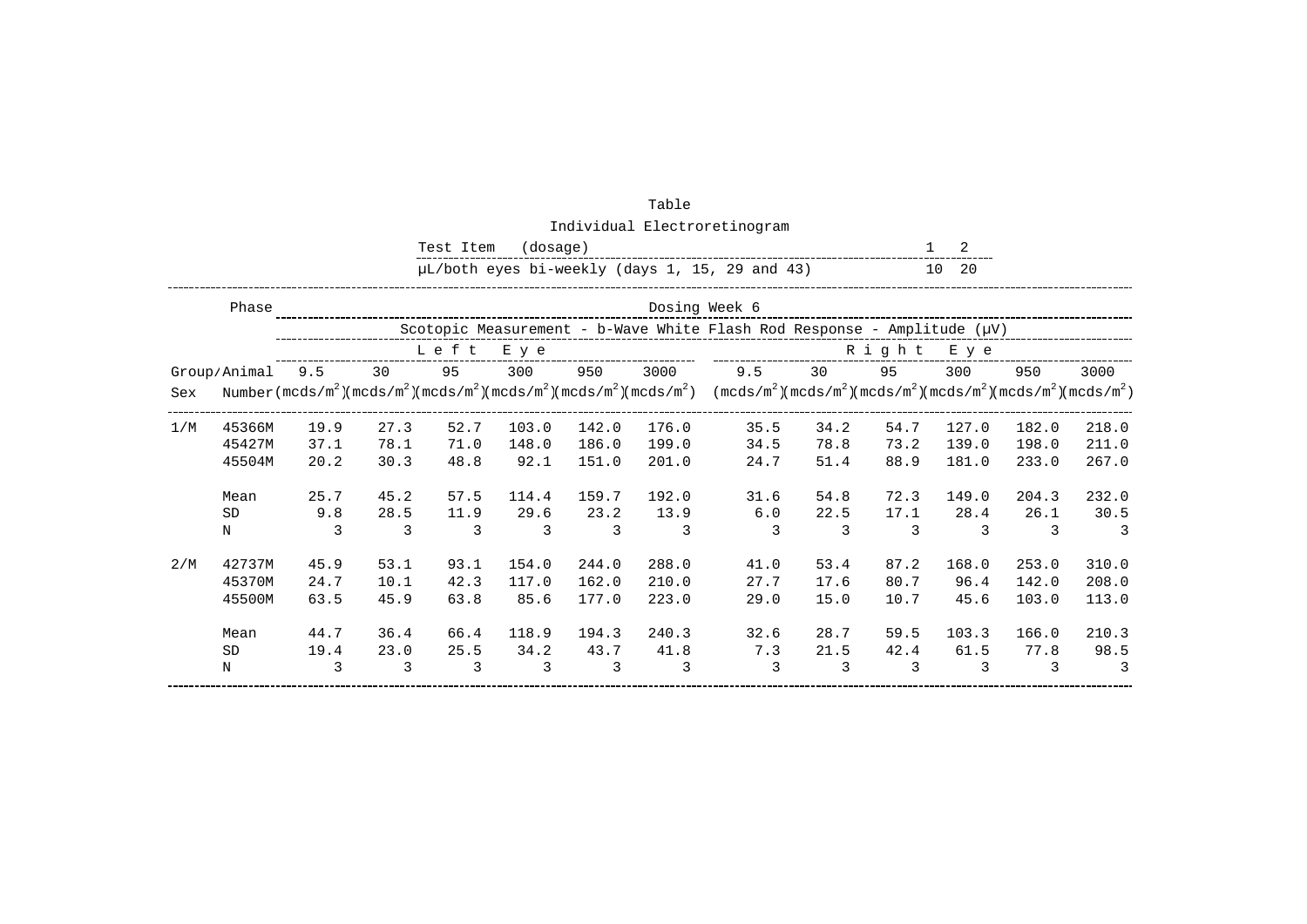|     |              |              |    | Test Item | (dosage)    |             |           |                                                                                                                                                                                                         |      |      | 2         |      |      |
|-----|--------------|--------------|----|-----------|-------------|-------------|-----------|---------------------------------------------------------------------------------------------------------------------------------------------------------------------------------------------------------|------|------|-----------|------|------|
|     |              |              |    |           |             |             |           | µL/both eyes bi-weekly (days 1, 15, 29 and 43)                                                                                                                                                          |      |      | 10<br>20  |      |      |
|     | Phase        |              |    |           |             |             | Predose 1 |                                                                                                                                                                                                         |      |      |           |      |      |
|     |              |              |    |           |             |             |           | Scotopic Measurement - b-Wave White Flash Rod Response - Peak Latency (ms)                                                                                                                              |      |      |           |      |      |
|     |              |              |    | Left      | E y e       |             |           |                                                                                                                                                                                                         |      |      | Right Eye |      |      |
|     | Group Animal | 9.5          | 30 | 95        | 300         | 950         | 3000      | 9.5                                                                                                                                                                                                     | 30   | 95   | 300       | 950  | 3000 |
| Sex |              |              |    |           |             |             |           | Number $(\text{mcds/m}^2)(\text{mcds/m}^2)(\text{mcds/m}^2)(\text{mcds/m}^2)(\text{mcds/m}^2)(\text{mcds/m}^2)$ $(\text{mcds/m}^2)(\text{mcds/m}^2)(\text{mcds/m}^2)(\text{mcds/m}^2)(\text{mcds/m}^2)$ |      |      |           |      |      |
| 1/M | 45366M       | $\mathbf b$  | b  | b         | $\mathbf b$ | $\mathbf b$ | b         | 70.3                                                                                                                                                                                                    | 55.5 | 34.3 | 32.8      | 30.5 | 29.8 |
|     | 45427M       | $\mathbf b$  | b  | b         | $\mathbf b$ | b           | b         | 57.3                                                                                                                                                                                                    | 44.3 | 34.3 | 32.8      | 33.0 | 31.5 |
|     | 45504M       | $\mathsf{h}$ | b  | b         | $\mathbf b$ | b           | b         | 54.0                                                                                                                                                                                                    | 41.0 | 38.8 | 33.8      | 34.3 | 35.3 |
|     | Mean         |              |    |           |             |             |           | 60.5                                                                                                                                                                                                    | 46.9 | 35.8 | 33.1      | 32.6 | 32.2 |
|     | <b>SD</b>    |              |    |           |             |             |           | 8.6                                                                                                                                                                                                     | 7.6  | 2.6  | 0.6       | 1.9  | 2.8  |
|     | N            |              |    |           |             |             |           | 3                                                                                                                                                                                                       | 3    | 3    | 3         | 3    | 3    |
| 2/M | 42737M       | b            | b  | b         | b           | b           | b         | 56.5                                                                                                                                                                                                    | 47.5 | 35.5 | 33.0      | 33.5 | 34.3 |
|     | 45370M       | $\mathbf b$  | b  | b         | $\mathbf b$ | $\mathbf b$ | b         | 79.0                                                                                                                                                                                                    | 59.5 | 38.8 | 32.3      | 30.5 | 30.3 |
|     | 45500M       | b            | b  | b         | b           | b           | b         | 64.3                                                                                                                                                                                                    | 49.3 | 40.5 | 35.8      | 35.0 | 35.8 |
|     | Mean         |              |    |           |             |             |           | 66.6                                                                                                                                                                                                    | 52.1 | 38.3 | 33.7      | 33.0 | 33.5 |
|     | <b>SD</b>    |              |    |           |             |             |           | 11.4                                                                                                                                                                                                    | 6.5  | 2.5  | 1.9       | 2.3  | 2.8  |
|     | N            |              |    |           |             |             |           | 3                                                                                                                                                                                                       | 3    | 3    | 3         | 3    | 3    |

| Table                        |
|------------------------------|
| Individual Electroretinogram |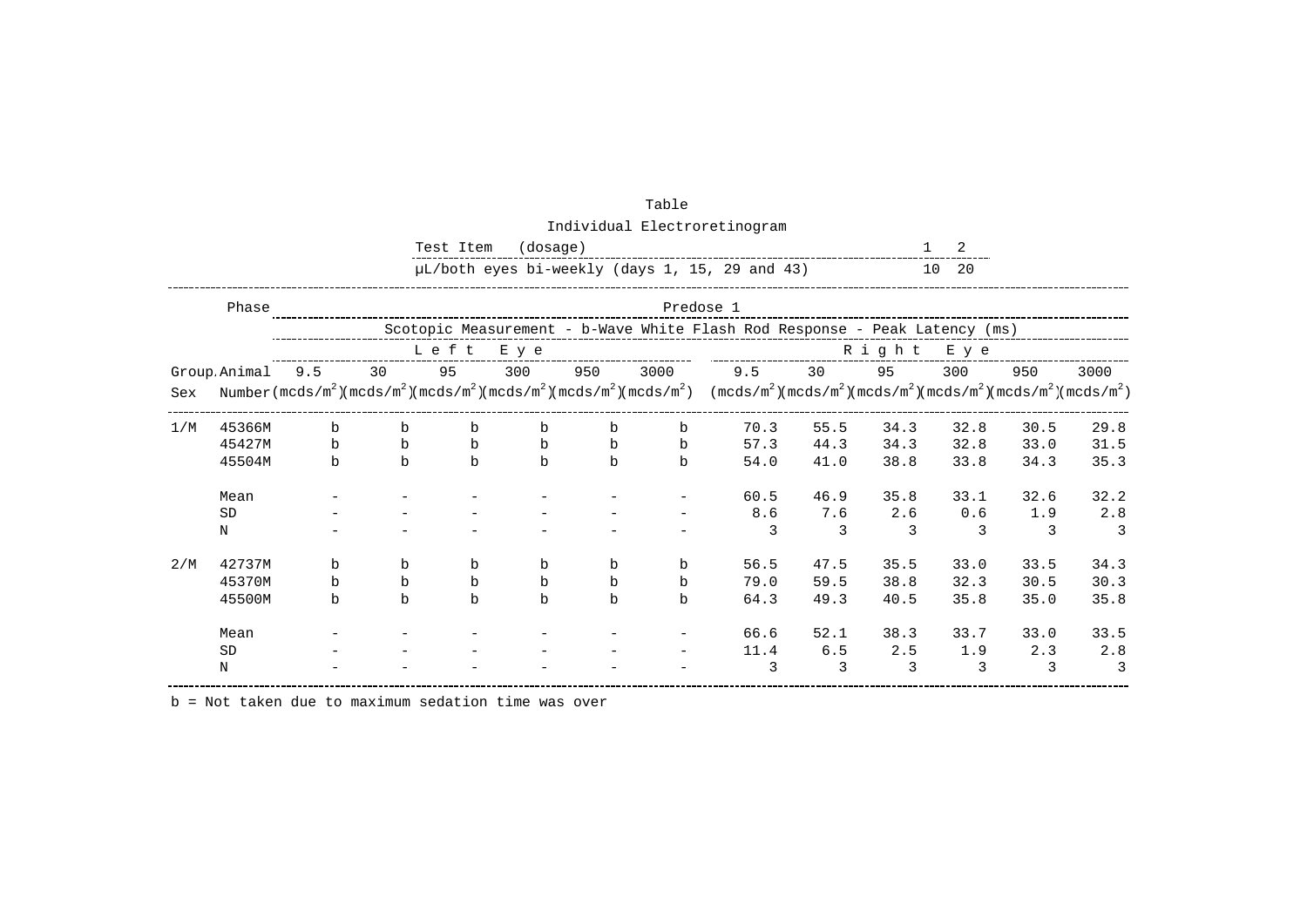|     |                            |                      |                      | Test Item            | (dosage)             |                              |                      |                                                                                                                                                                                                                                                                                                                                                          |                      |                      | 2                    |                      |                               |
|-----|----------------------------|----------------------|----------------------|----------------------|----------------------|------------------------------|----------------------|----------------------------------------------------------------------------------------------------------------------------------------------------------------------------------------------------------------------------------------------------------------------------------------------------------------------------------------------------------|----------------------|----------------------|----------------------|----------------------|-------------------------------|
|     |                            |                      |                      |                      |                      |                              |                      | µL/both eyes bi-weekly (days 1, 15, 29 and 43)                                                                                                                                                                                                                                                                                                           |                      |                      | 20<br>10             |                      |                               |
|     | Phase                      |                      |                      |                      |                      |                              |                      | Predose 2                                                                                                                                                                                                                                                                                                                                                |                      |                      |                      |                      |                               |
|     |                            |                      |                      |                      |                      |                              |                      | Scotopic Measurement - b-Wave White Flash Rod Response - Peak Latency (ms)                                                                                                                                                                                                                                                                               |                      |                      |                      |                      |                               |
|     |                            |                      |                      | Left                 | E y e                |                              |                      |                                                                                                                                                                                                                                                                                                                                                          |                      | Right                | E y e                |                      |                               |
| Sex | Group Animal               | 9.5                  | 30                   | 95                   | 300                  | 950                          | 3000                 | 9.5<br>Number (mcds/m <sup>2</sup> )(mcds/m <sup>2</sup> )(mcds/m <sup>2</sup> )(mcds/m <sup>2</sup> )(mcds/m <sup>2</sup> )(mcds/m <sup>2</sup> )(mcds/m <sup>2</sup> )(mcds/m <sup>2</sup> )(mcds/m <sup>2</sup> )(mcds/m <sup>2</sup> )(mcds/m <sup>2</sup> )(mcds/m <sup>2</sup> )(mcds/m <sup>2</sup> )(mcds/m <sup>2</sup> )(mcds/m <sup>2</sup> ) | 30                   | 95                   | 300                  | 950                  | 3000                          |
| 1/M | 45366M<br>45427M<br>45504M | 69.0<br>60.0<br>50.5 | 61.0<br>48.5<br>43.5 | 43.5<br>37.8<br>38.0 | 35.3<br>35.3<br>36.5 | 33.5<br>35.5<br>36.5         | 32.0<br>35.3<br>36.5 | 59.8<br>61.5<br>50.3                                                                                                                                                                                                                                                                                                                                     | 55.8<br>56.8<br>44.5 | 40.3<br>43.8<br>37.8 | 34.3<br>34.5<br>36.3 | 32.0<br>35.0<br>35.8 | 31.3<br>35.5<br>36.0          |
|     | Mean<br><b>SD</b><br>Ν     | 59.8<br>9.3<br>3     | 51.0<br>9.0<br>3     | 39.8<br>3.2<br>3     | 35.7<br>0.7<br>3     | 35.2<br>1.5<br>$\mathcal{E}$ | 34.6<br>2.3<br>3     | 57.2<br>6.0<br>3                                                                                                                                                                                                                                                                                                                                         | 52.4<br>6.8<br>3     | 40.6<br>3.0<br>3     | 35.0<br>1.1<br>3     | 34.3<br>2.0<br>3     | 34.3<br>2.6<br>3              |
| 2/M | 42737M<br>45370M<br>45500M | 71.5<br>92.3<br>74.8 | 60.8<br>71.3<br>52.5 | 41.8<br>41.0<br>42.8 | 33.0<br>40.0<br>34.8 | 32.8<br>40.0<br>36.0         | 34.0<br>40.3<br>36.5 | 72.5<br>84.8<br>70.3                                                                                                                                                                                                                                                                                                                                     | 61.3<br>67.0<br>53.5 | 47.8<br>47.0<br>42.8 | 33.5<br>39.0<br>35.0 | 32.5<br>39.0<br>36.0 | 33.5<br>39.0<br>37.0          |
|     | Mean<br><b>SD</b><br>Ν     | 79.5<br>11.2<br>3    | 61.5<br>9.4<br>3     | 41.9<br>0.9<br>3     | 35.9<br>3.6<br>3     | 36.3<br>3.6<br>3             | 36.9<br>3.2<br>3     | 75.9<br>7.8<br>3                                                                                                                                                                                                                                                                                                                                         | 60.6<br>6.8<br>3     | 45.9<br>2.7<br>3     | 35.8<br>2.8<br>3     | 35.8<br>3.3<br>3     | 36.5<br>2.8<br>$\overline{3}$ |

Table Individual Electroretinogram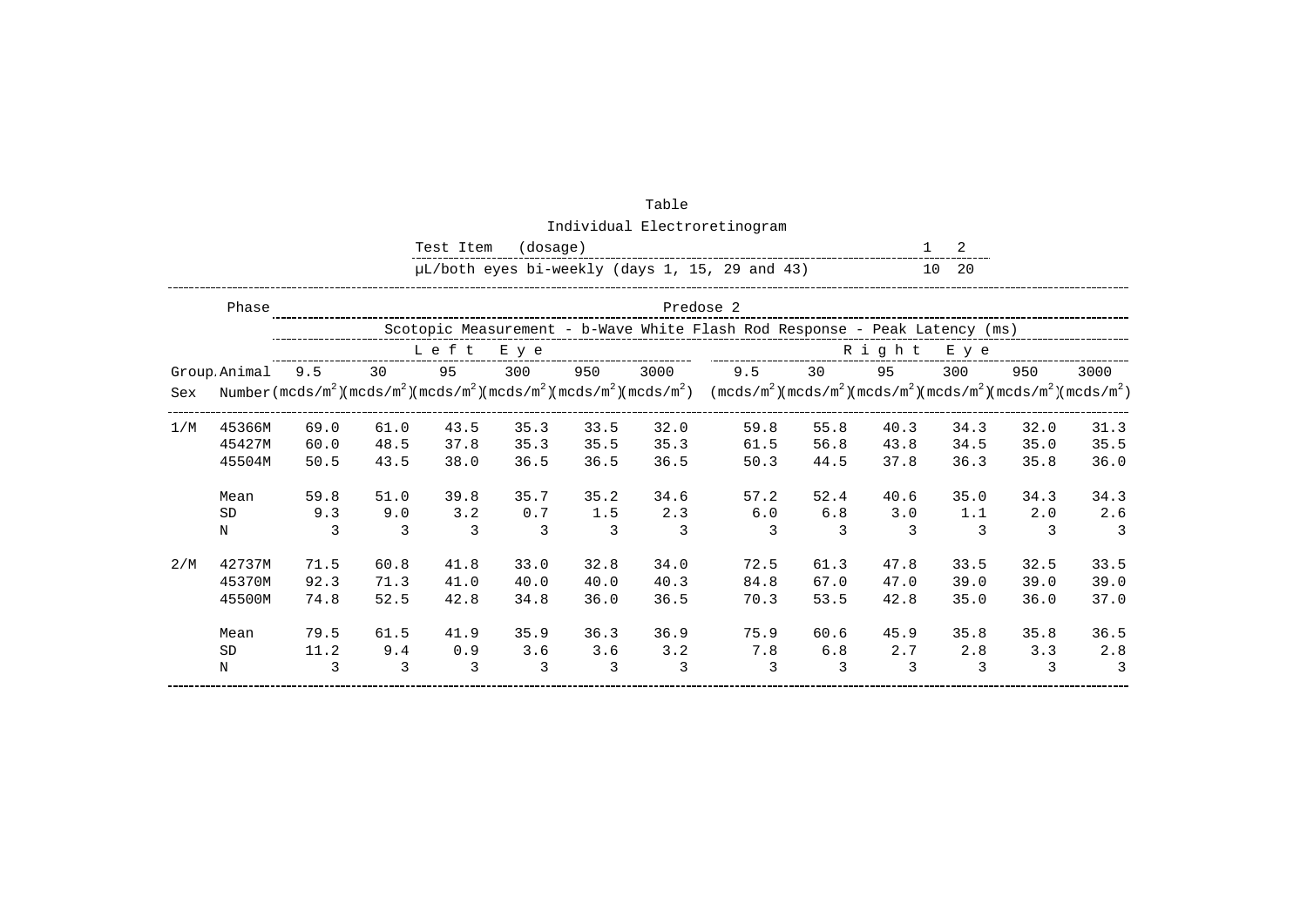|     |              |      |      | Test Item | (dosage) |               |      |                                                                                                                                                                                                                                                                                                                                                                                                                                                |      |       | 2             |      |                |
|-----|--------------|------|------|-----------|----------|---------------|------|------------------------------------------------------------------------------------------------------------------------------------------------------------------------------------------------------------------------------------------------------------------------------------------------------------------------------------------------------------------------------------------------------------------------------------------------|------|-------|---------------|------|----------------|
|     |              |      |      |           |          |               |      | µL/both eyes bi-weekly (days 1, 15, 29 and 43)                                                                                                                                                                                                                                                                                                                                                                                                 |      |       | 20<br>10      |      |                |
|     | Phase        |      |      |           |          |               |      | Dosing Week 6                                                                                                                                                                                                                                                                                                                                                                                                                                  |      |       |               |      |                |
|     |              |      |      |           |          |               |      | Scotopic Measurement - b-Wave White Flash Rod Response - Peak Latency (ms)                                                                                                                                                                                                                                                                                                                                                                     |      |       |               |      |                |
|     |              |      |      | Left      | E y e    |               |      |                                                                                                                                                                                                                                                                                                                                                                                                                                                |      | Right | E y e         |      |                |
|     | Group Animal | 9.5  | 30   | 95        | 300      | 950           | 3000 | 9.5                                                                                                                                                                                                                                                                                                                                                                                                                                            | 30   | 95    | 300           | 950  | 3000           |
| Sex |              |      |      |           |          |               |      | Number (mcds/m <sup>2</sup> )(mcds/m <sup>2</sup> )(mcds/m <sup>2</sup> )(mcds/m <sup>2</sup> )(mcds/m <sup>2</sup> )(mcds/m <sup>2</sup> )(mcds/m <sup>2</sup> )(mcds/m <sup>2</sup> )(mcds/m <sup>2</sup> )(mcds/m <sup>2</sup> )(mcds/m <sup>2</sup> )(mcds/m <sup>2</sup> )(mcds/m <sup>2</sup> )(mcds/m <sup>2</sup> )(mcds/m <sup>2</sup> )(mcds/m <sup>2</sup> )(mcds/m <sup>2</sup> )(mcds/m <sup>2</sup> )(mcds/m <sup>2</sup> )(mcds |      |       |               |      |                |
| 1/M | 45366M       | 70.8 | 59.8 | 38.3      | 34.3     | 34.5          | 32.8 | 67.8                                                                                                                                                                                                                                                                                                                                                                                                                                           | 59.0 | 34.3  | 33.3          | 33.3 | 33.0           |
|     | 45427M       | 58.5 | 48.5 | 34.8      | 33.5     | 33.5          | 32.0 | 55.8                                                                                                                                                                                                                                                                                                                                                                                                                                           | 47.5 | 36.0  | 33.0          | 33.0 | 31.3           |
|     | 45504M       | 71.5 | 51.3 | 46.3      | 33.8     | 32.3          | 30.8 | 64.8                                                                                                                                                                                                                                                                                                                                                                                                                                           | 47.8 | 33.5  | 32.8          | 30.8 | 30.8           |
|     | Mean         | 66.9 | 53.2 | 39.8      | 33.9     | 33.4          | 31.9 | 62.8                                                                                                                                                                                                                                                                                                                                                                                                                                           | 51.4 | 34.6  | 33.0          | 32.4 | 31.7           |
|     | <b>SD</b>    | 7.3  | 5.9  | 5.9       | 0.4      | 1.1           | 1.0  | 6.2                                                                                                                                                                                                                                                                                                                                                                                                                                            | 6.6  | 1.3   | 0.3           | 1.4  | 1.2            |
|     | N            | 3    | 3    | 3         | 3        | $\mathcal{E}$ | 3    | 3                                                                                                                                                                                                                                                                                                                                                                                                                                              | 3    | 3     | $\mathcal{L}$ | 3    | 3              |
| 2/M | 42737M       | 67.8 | 60.0 | 46.5      | 33.0     | 34.5          | 35.3 | 66.0                                                                                                                                                                                                                                                                                                                                                                                                                                           | 56.5 | 46.5  | 32.8          | 34.5 | 35.3           |
|     | 45370M       | 66.3 | 51.3 | 36.8      | 36.3     | 35.5          | 34.0 | 65.3                                                                                                                                                                                                                                                                                                                                                                                                                                           | 58.3 | 33.0  | 32.8          | 33.0 | 33.8           |
|     | 45500M       | 73.0 | 56.8 | 44.5      | 38.0     | 37.8          | 38.0 | 69.3                                                                                                                                                                                                                                                                                                                                                                                                                                           | 59.0 | 45.8  | 37.5          | 37.5 | 37.5           |
|     | Mean         | 69.0 | 56.0 | 42.6      | 35.8     | 35.9          | 35.8 | 66.9                                                                                                                                                                                                                                                                                                                                                                                                                                           | 57.9 | 41.8  | 34.4          | 35.0 | 35.5           |
|     | <b>SD</b>    | 3.5  | 4.4  | 5.1       | 2.5      | 1.7           | 2.0  | 2.1                                                                                                                                                                                                                                                                                                                                                                                                                                            | 1.3  | 7.6   | 2.7           | 2.3  | 1.9            |
|     | Ν            | 3    | 3    | 3         | 3        | 3             | 3    | 3                                                                                                                                                                                                                                                                                                                                                                                                                                              | 3    | 3     | 3             | 3    | $\overline{3}$ |

Table Individual Electroretinogram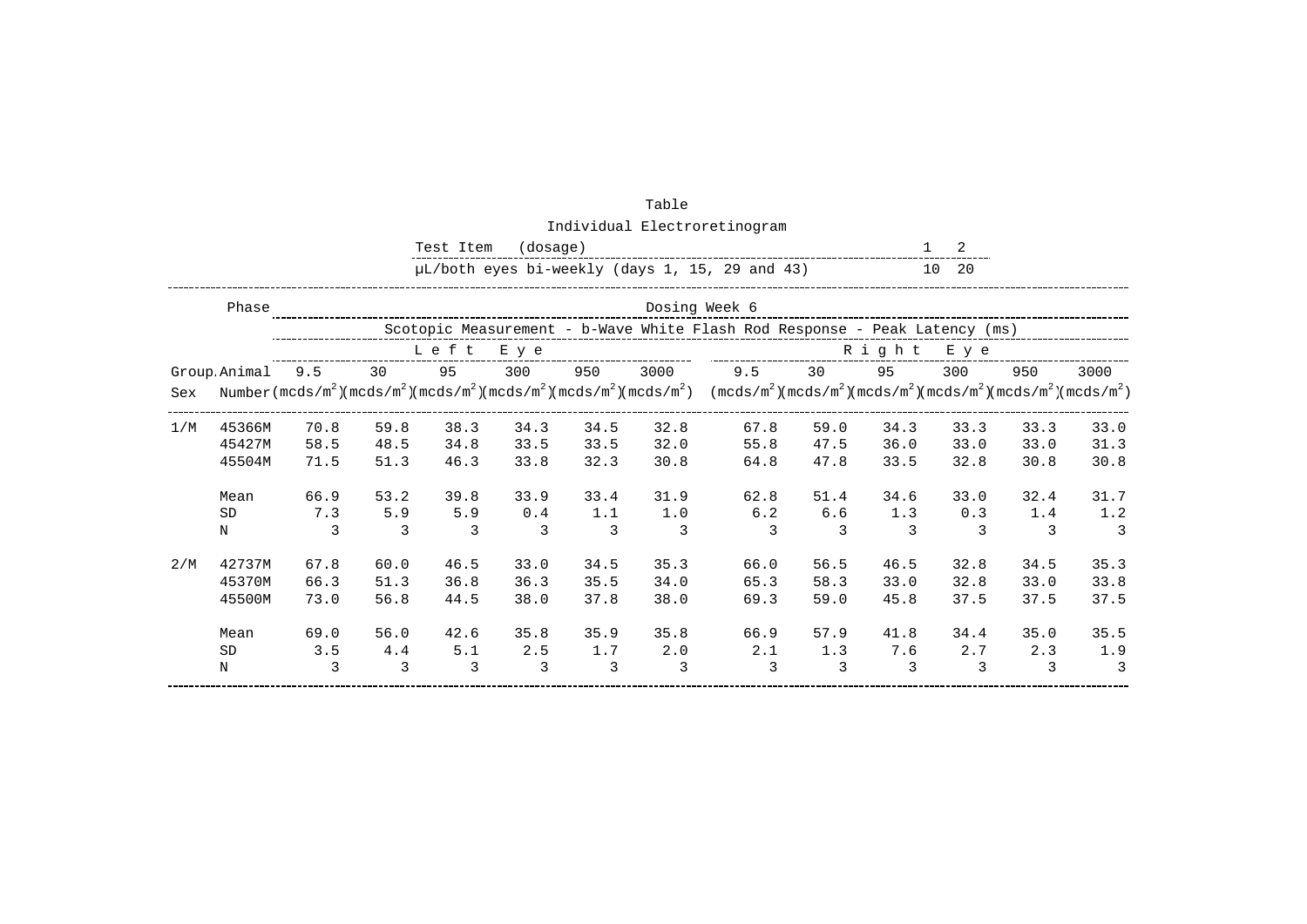|     |              |       | Test Item      | (dosage)                                       |             |      |       |       | 2                                                                             |      |
|-----|--------------|-------|----------------|------------------------------------------------|-------------|------|-------|-------|-------------------------------------------------------------------------------|------|
|     |              |       |                | µL/both eyes bi-weekly (days 1, 15, 29 and 43) |             |      |       |       | 10 20                                                                         |      |
|     |              | Phase |                | Predose 1                                      |             |      |       |       | Predose 2                                                                     |      |
|     |              |       |                |                                                |             |      |       |       | Scotopic Measurement - a-Wave White Flash Rod Response (3000 mcds/ $m^2$ )    |      |
|     | Group/Animal |       | Amplitude (µV) |                                                |             |      |       |       | Peak Latency $(ms)$ Amplitude $(\mu V)$ Peak Latency $(ms)$                   |      |
| Sex | Number       |       |                |                                                |             |      |       |       | Left Eye Right Eye Xight Eye Right Eye Left Eye Right Eye Cleft Eye Right Eye |      |
| 1/M | 45366M       | $b$   | 121.0          |                                                | $b$         | 13.5 | 98.6  | 118.0 | 14.5                                                                          | 14.3 |
|     | 45427M       | b     | 132.0          |                                                | $\mathbf b$ | 13.8 | 117.0 | 118.0 | 16.0                                                                          | 15.0 |
|     | 45504M       | b     | 177.0          |                                                | $\mathbf b$ | 13.5 | 180.0 | 134.0 | 14.5                                                                          | 14.5 |
|     | Mean         |       | 143.3          |                                                |             | 13.6 | 131.9 | 123.3 | 15.0                                                                          | 14.6 |
|     | <b>SD</b>    |       | 29.7           |                                                |             | 0.2  | 42.7  | 9.2   | 0.9                                                                           | 0.4  |
|     | Ν            |       | 3              |                                                |             | 3    | 3     | 3     | 3                                                                             | 3    |
| 2/M | 42737M       | b     | 123.0          |                                                | b           | 13.8 | 139.0 | 128.0 | 14.0                                                                          | 13.8 |
|     | 45370M       | b     | 199.0          |                                                | $\mathbf b$ | 14.0 | 148.0 | 114.0 | 16.3                                                                          | 19.5 |
|     | 45500M       | b     | 104.0          |                                                | b           | 14.8 | 118.0 | 122.0 | 14.5                                                                          | 14.8 |
|     | Mean         |       | 142.0          |                                                |             | 14.2 | 135.0 | 121.3 | 14.9                                                                          | 16.0 |
|     | <b>SD</b>    |       | 50.3           |                                                |             | 0.5  | 15.4  | 7.0   | 1.2                                                                           | 3.0  |
|     | N            |       | 3              |                                                |             | 3    | 3     | 3     | 3                                                                             | 3    |

| Table                                |
|--------------------------------------|
| $\text{tridiab} \cdot \text{Floath}$ |

Individual Electroretinogram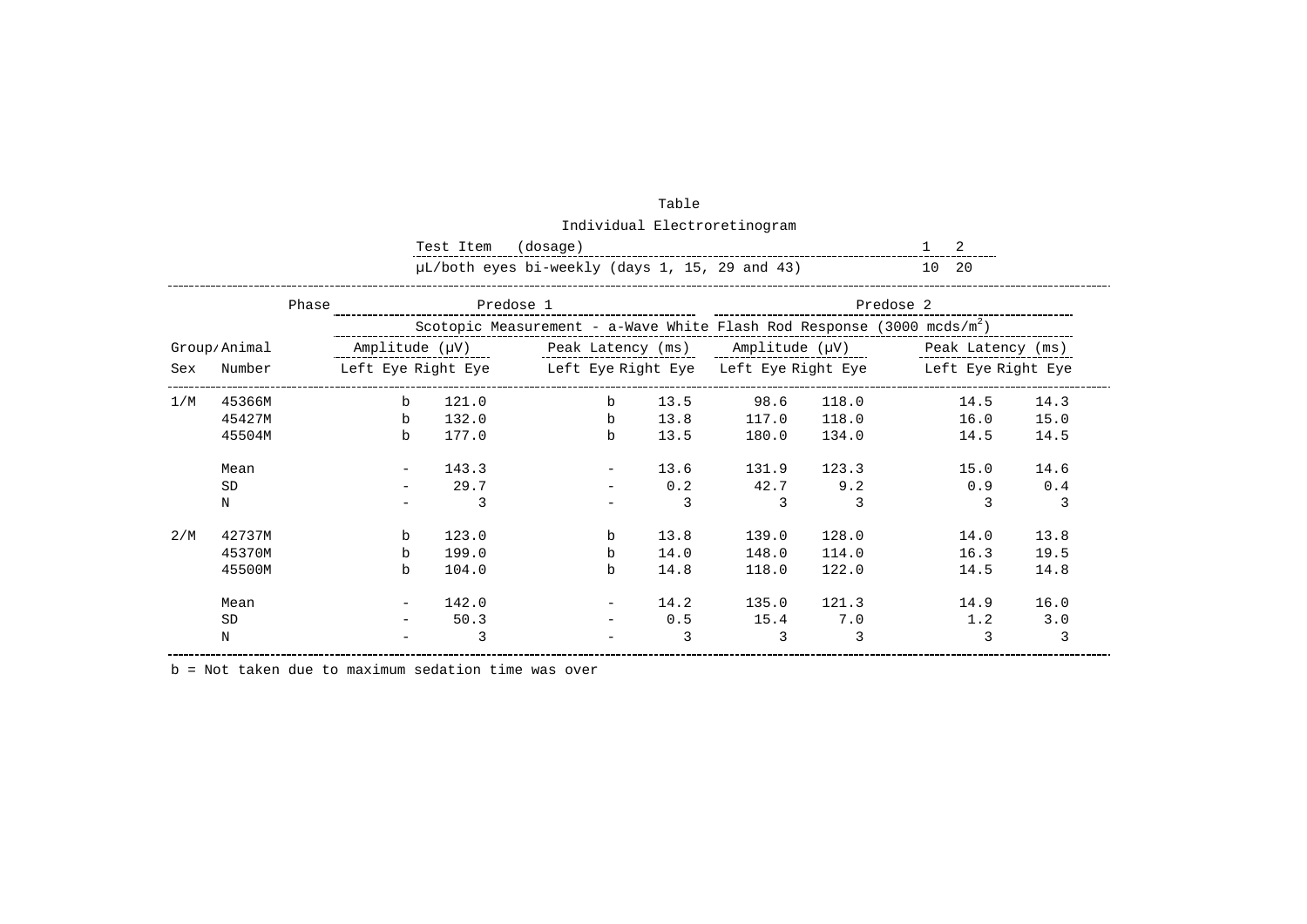|     |              |                | Test Item | (dosage)                                       |               |                                                                                    | 2        |  |
|-----|--------------|----------------|-----------|------------------------------------------------|---------------|------------------------------------------------------------------------------------|----------|--|
|     |              |                |           | µL/both eyes bi-weekly (days 1, 15, 29 and 43) |               |                                                                                    | 20<br>10 |  |
|     |              | Phase          |           |                                                | Dosing Week 6 |                                                                                    |          |  |
|     |              |                |           |                                                |               | Scotopic Measurement - a-Wave White Flash Rod Response (3000 mcds/m <sup>2</sup> ) |          |  |
|     | Group/Animal | Amplitude (µV) |           | Peak Latency (ms)                              |               |                                                                                    |          |  |
| Sex | Number       |                |           | Left Eye Right Eye Left Eye Right Eye          |               |                                                                                    |          |  |
| 1/M | 45366M       | 93.8           | 117.0     | 15.3                                           | 15.0          |                                                                                    |          |  |
|     | 45427M       | 159.0          | 149.0     | 14.3                                           | 14.0          |                                                                                    |          |  |
|     | 45504M       | 60.2           | 124.0     | 15.0                                           | 14.3          |                                                                                    |          |  |
|     | Mean         | 104.3          | 130.0     | 14.9                                           | 14.4          |                                                                                    |          |  |
|     | <b>SD</b>    | 50.2           | 16.8      | 0.5                                            | 0.5           |                                                                                    |          |  |
|     | N            | 3              | 3         | 3                                              | 3             |                                                                                    |          |  |
| 2/M | 42737M       | 157.0          | 170.0     | 14.3                                           | 14.5          |                                                                                    |          |  |
|     | 45370M       | 180.0          | 178.0     | 16.3                                           | 16.0          |                                                                                    |          |  |
|     | 45500M       | 119.0          | 66.1      | 15.5                                           | 15.5          |                                                                                    |          |  |
|     | Mean         | 152.0          | 138.0     | 15.4                                           | 15.3          |                                                                                    |          |  |
|     | <b>SD</b>    | 30.8           | 62.4      | 1.0                                            | 0.8           |                                                                                    |          |  |
|     | $\rm N$      | 3              | 3         | 3                                              | 3             |                                                                                    |          |  |

Individual Electroretinogram

Table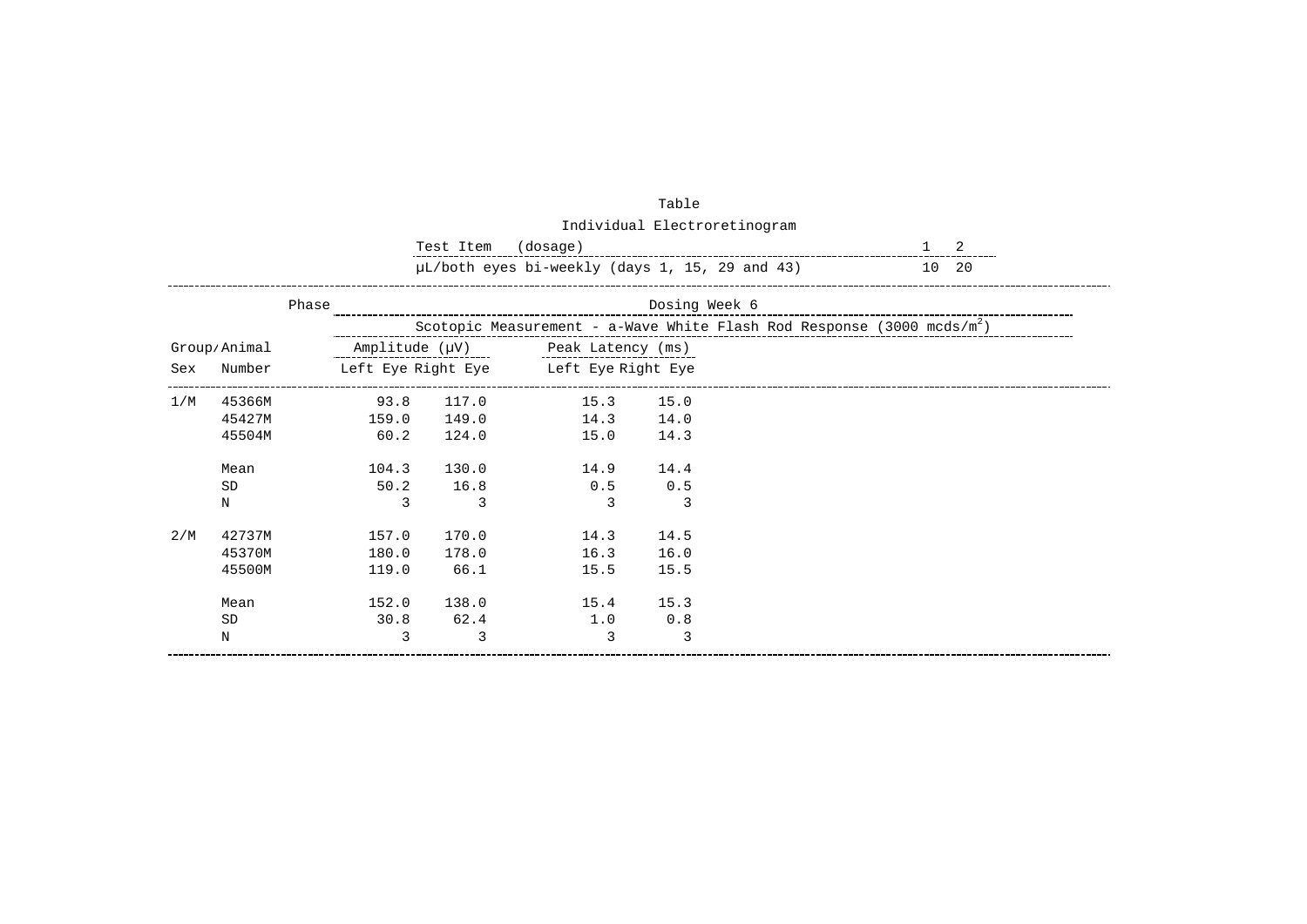|     |              |                | Test Item | (dosage)                                                                  |      |      |      |                                                                             |      |
|-----|--------------|----------------|-----------|---------------------------------------------------------------------------|------|------|------|-----------------------------------------------------------------------------|------|
|     |              |                |           | µL/both eyes bi-weekly (days 1, 15, 29 and 43)                            |      |      |      | 10 20                                                                       |      |
|     | Phase        |                | Predose 1 |                                                                           |      |      |      | Predose 2                                                                   |      |
|     |              |                |           | Scotopic Measurement - Oscillatory Potentials (3000 mcds/m <sup>2</sup> ) |      |      |      |                                                                             |      |
|     | Group/Animal | Amplitude (µV) |           | Peak Latency (ms) $\qquad$ Amplitude ( $\mu$ V)                           |      |      |      | Peak Latency (ms)                                                           |      |
| Sex | Number       |                |           |                                                                           |      |      |      | Left Eye Right Eye Meft Eye Right Eye Left Eye Right Eye Meft Eye Right Eye |      |
| 1/M | 45366M       | b              | 12.3      | $b$                                                                       | 22.0 | 4.6  | 9.8  | 22.8                                                                        | 22.9 |
|     | 45427M       | b              | 23.4      | $\mathbf b$                                                               | 22.2 | 9.6  | 9.3  | 26.3                                                                        | 24.7 |
|     | 45504M       | b              | 39.7      | $\mathbf b$                                                               | 22.9 | 25.2 | 28.0 | 24.1                                                                        | 24.3 |
|     | Mean         |                | 25.1      |                                                                           | 22.4 | 13.1 | 15.7 | 24.4                                                                        | 24.0 |
|     | <b>SD</b>    |                | 13.8      |                                                                           | 0.5  | 10.8 | 10.6 | 1.8                                                                         | 0.9  |
|     | N            |                | 3         |                                                                           | 3    | 3    | 3    |                                                                             | 3    |
| 2/M | 42737M       | b              | 13.9      | $\mathbf b$                                                               | 22.7 | 24.3 | 21.6 | 22.5                                                                        | 22.3 |
|     | 45370M       | b              | 18.7      | b                                                                         | 22.7 | 16.6 | 17.2 | 20.8                                                                        | 23.6 |
|     | 45500M       | b              | 11.8      | b                                                                         | 27.5 | 8.8  | 7.9  | 23.9                                                                        | 24.0 |
|     | Mean         |                | 14.8      |                                                                           | 24.3 | 16.6 | 15.6 | 22.4                                                                        | 23.3 |
|     | <b>SD</b>    |                | 3.5       |                                                                           | 2.8  | 7.7  | 7.0  | 1.6                                                                         | 0.9  |
|     | N            |                | 3         |                                                                           | 3    | 3    | 3    | 3                                                                           | 3    |

| Table                        |
|------------------------------|
| Individual Electroretinogram |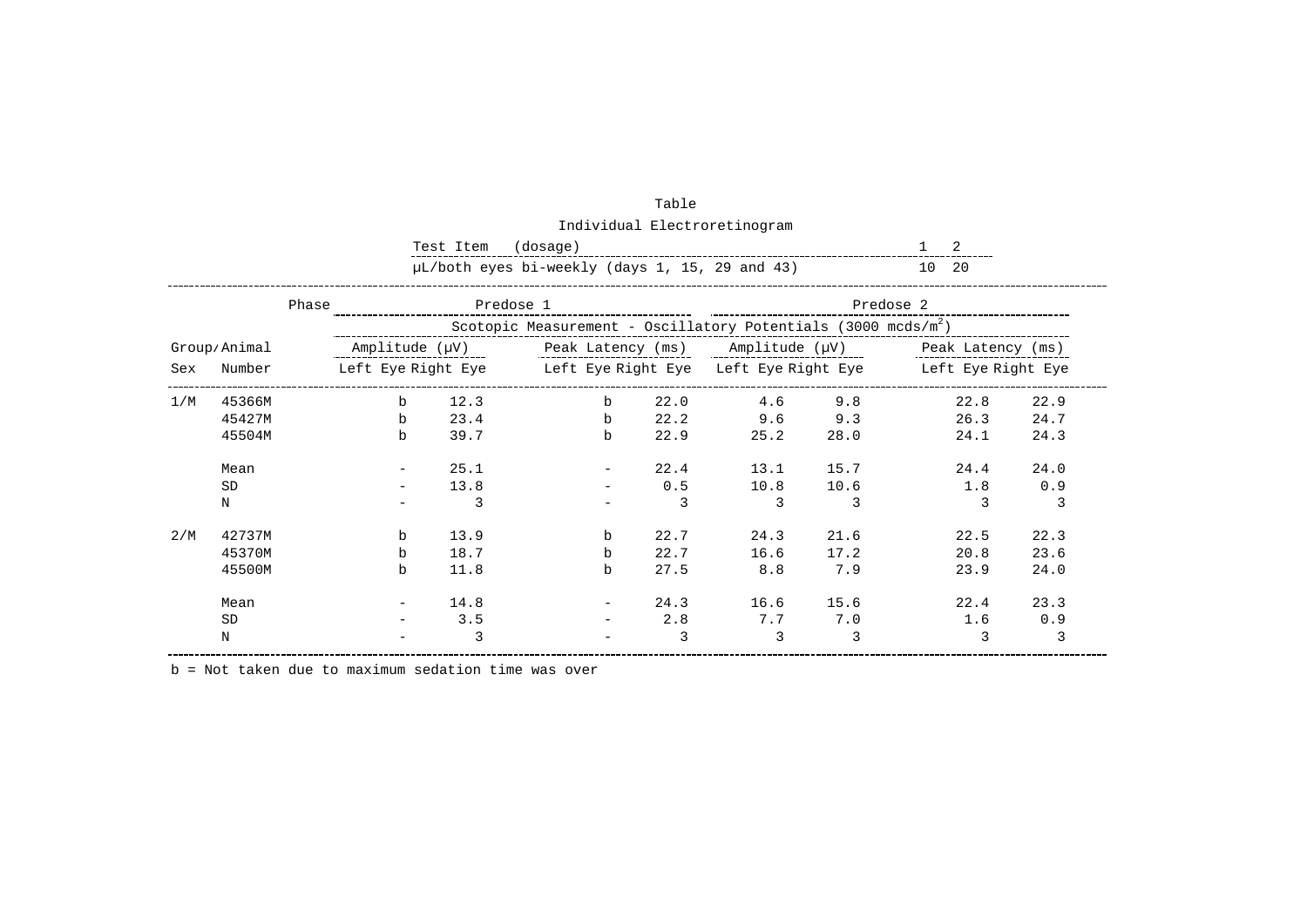|               |              |       |                    | µL/both eyes bi-weekly (days 1, 15, 29 and 43) |                    |                                                                           | 10 20 |  |
|---------------|--------------|-------|--------------------|------------------------------------------------|--------------------|---------------------------------------------------------------------------|-------|--|
|               |              | Phase |                    |                                                | Dosing Week 6      |                                                                           |       |  |
|               |              |       |                    |                                                |                    | Scotopic Measurement - Oscillatory Potentials (3000 mcds/m <sup>2</sup> ) |       |  |
|               | Group/Animal |       |                    | Amplitude $(\mu V)$ Peak Latency (ms)          |                    |                                                                           |       |  |
| Number<br>Sex |              |       | Left Eye Right Eye |                                                | Left Eye Right Eye |                                                                           |       |  |
| 1/M           | 45366M       | 9.0   | 12.8               | 27.7                                           | 28.7               |                                                                           |       |  |
|               | 45427M       | 15.2  | 13.3               | 22.9                                           | 23.0               |                                                                           |       |  |
|               | 45504M       | 13.7  | 28.9               | 26.4                                           | 25.3               |                                                                           |       |  |
|               | Mean         | 12.6  | 18.3               | 25.7                                           | 25.7               |                                                                           |       |  |
|               | <b>SD</b>    | 3.2   | 9.2                | 2.5                                            | 2.9                |                                                                           |       |  |
|               | $\mathbf N$  | 3     | 3                  |                                                | 3                  |                                                                           |       |  |
| 2/M           | 42737M       | 22.9  | 24.7               | 25.5                                           | 25.1               |                                                                           |       |  |
|               | 45370M       | 23.4  | 16.0               | 29.1                                           | 28.6               |                                                                           |       |  |
|               | 45500M       | 14.1  | 8.4                | 27.8                                           | 26.8               |                                                                           |       |  |
|               | Mean         | 20.1  | 16.4               | 27.5                                           | 26.8               |                                                                           |       |  |
|               | <b>SD</b>    | 5.2   | 8.2                | 1.8                                            | 1.8                |                                                                           |       |  |
|               | $\mathbf N$  | 3     | 3                  | 3                                              | 3                  |                                                                           |       |  |

| Table                        |
|------------------------------|
| Individual Electroretinogram |

Test Item (dosage) 1 2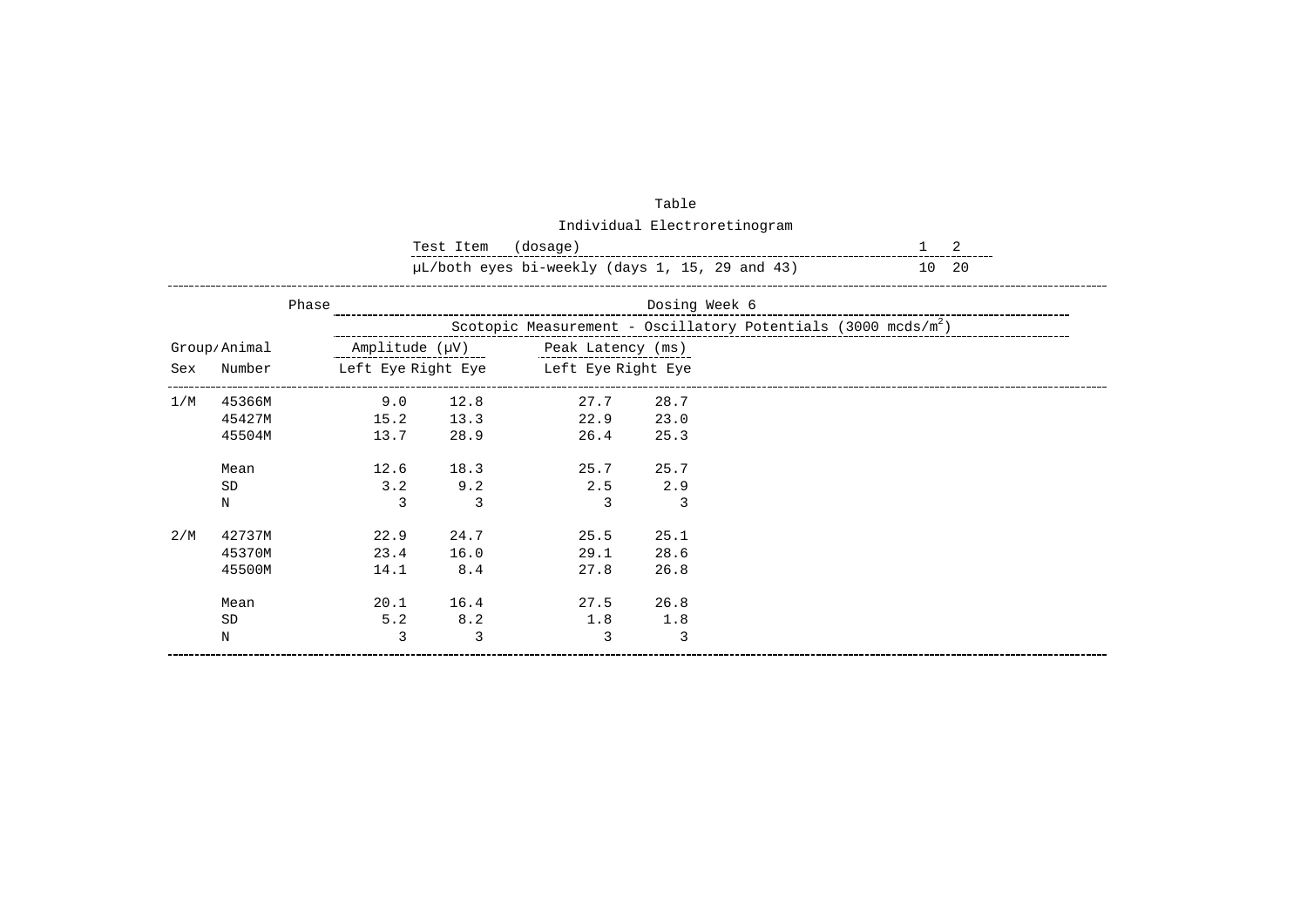|     |              |                                 | Test Item | (dosage)                                                     |                                                                             |       |       | 2      |       |  |
|-----|--------------|---------------------------------|-----------|--------------------------------------------------------------|-----------------------------------------------------------------------------|-------|-------|--------|-------|--|
|     |              |                                 |           | µL/both eyes bi-weekly (days 1, 15, 29 and 43)               |                                                                             |       |       | 10 20  |       |  |
|     |              | Predose 1<br>Phase<br>Predose 2 |           |                                                              |                                                                             |       |       |        |       |  |
|     |              |                                 |           | Photopic Measurement - Flicker (30 Hz) - Amplitude $(\mu V)$ |                                                                             |       |       |        |       |  |
|     | Group/Animal | 0 min                           |           | 10 min                                                       |                                                                             | 0 min |       | 10 min |       |  |
| Sex | Number       |                                 |           |                                                              | Left Eye Right Eye Meft Eye Right Eye Left Eye Right Eye Meft Eye Right Eye |       |       |        |       |  |
| 1/M | 45366M       | $b$                             | 118.0     | $b$                                                          | 167.0                                                                       | 93.3  | 112.0 | 107.0  | 146.0 |  |
|     | 45427M       | $b$                             | 109.0     | $b$                                                          | 155.0                                                                       | 68.2  | 109.0 | 119.0  | 149.0 |  |
|     | 45504M       | b                               | 183.0     | b                                                            | 223.0                                                                       | 190.0 | 151.0 | 176.0  | 140.0 |  |
|     | Mean         |                                 | 136.7     |                                                              | 181.7                                                                       | 117.2 | 124.0 | 134.0  | 145.0 |  |
|     | <b>SD</b>    |                                 | 40.4      |                                                              | 36.3                                                                        | 64.3  | 23.4  | 36.9   | 4.6   |  |
|     | N            |                                 | 3         |                                                              | 3                                                                           | 3     | 3     | 3      | 3     |  |
| 2/M | 42737M       | b                               | 134.0     | b                                                            | 172.0                                                                       | 205.0 | 193.0 | 238.0  | 219.0 |  |
|     | 45370M       | b                               | 134.0     | $\mathbf b$                                                  | 192.0                                                                       | 111.0 | 75.4  | 122.0  | 86.4  |  |
|     | 45500M       | b                               | 97.0      | b                                                            | 110.0                                                                       | 113.0 | 113.0 | 88.1   | 115.0 |  |
|     | Mean         |                                 | 121.7     |                                                              | 158.0                                                                       | 143.0 | 127.1 | 149.4  | 140.1 |  |
|     | <b>SD</b>    |                                 | 21.4      |                                                              | 42.8                                                                        | 53.7  | 60.1  | 78.6   | 69.8  |  |
|     | Ν            |                                 | 3         |                                                              | 3                                                                           | 3     | 3     | 3      |       |  |

| Table                        |
|------------------------------|
| Individual Electroretinogram |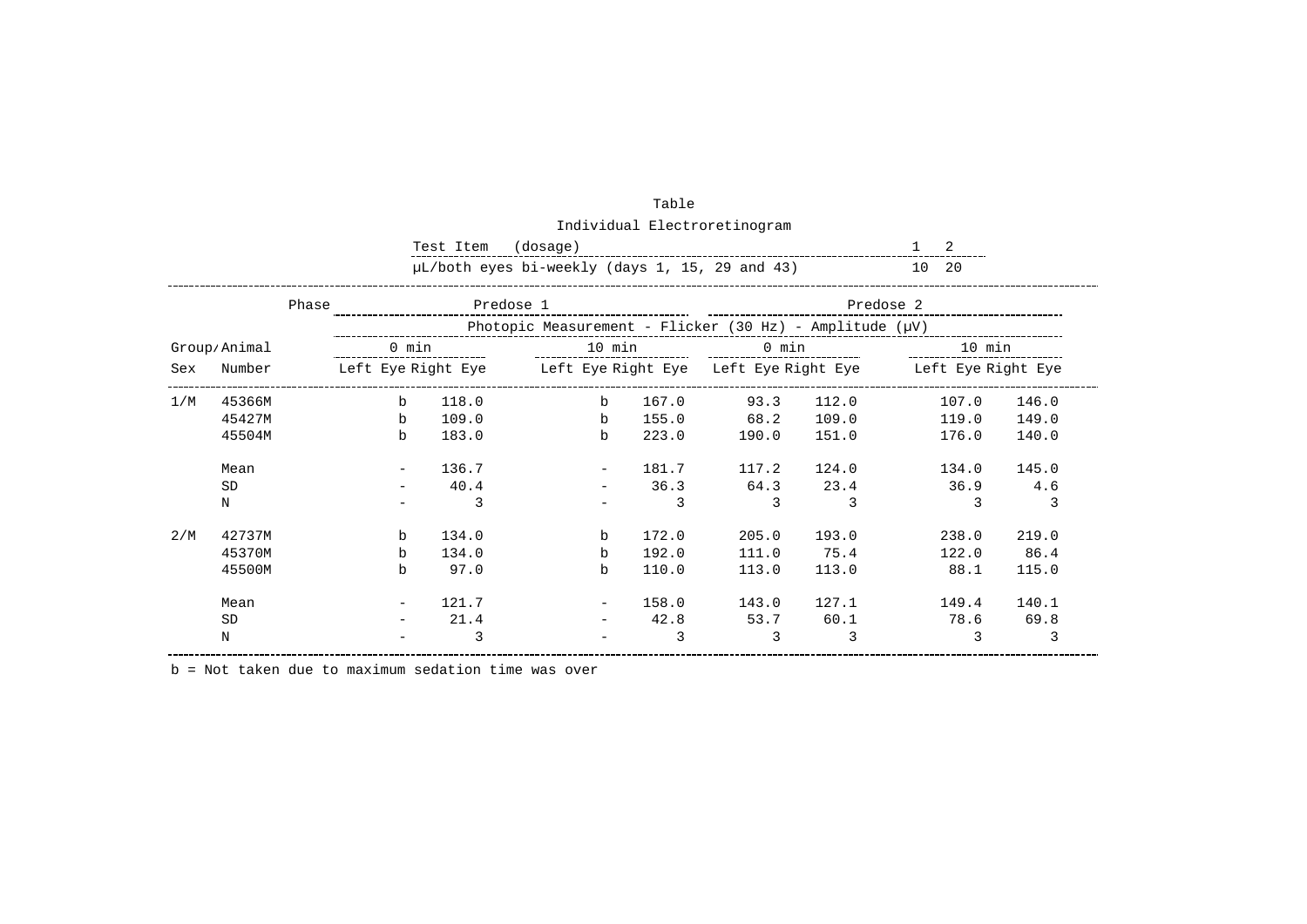|     |              |                    | Test Item | (dosage)                                                      |               | 2 |    |    |  |
|-----|--------------|--------------------|-----------|---------------------------------------------------------------|---------------|---|----|----|--|
|     |              |                    |           | µL/both eyes bi-weekly (days 1, 15, 29 and 43)                |               |   | 10 | 20 |  |
|     |              |                    |           |                                                               | Dosing Week 6 |   |    |    |  |
|     |              |                    |           | Photopic Measurement - Flicker (30 Hz) - Amplitude ( $\mu$ V) |               |   |    |    |  |
|     | Group/Animal | 0 min              |           | 10 min                                                        |               |   |    |    |  |
| Sex | Number       | Left Eye Right Eye |           | Left Eye Right Eye                                            |               |   |    |    |  |
| 1/M | 45366M       | 72.3               | 98.3      | 97.8                                                          | 135.0         |   |    |    |  |
|     | 45427M       | 118.0              | 126.0     | 158.0                                                         | 173.0         |   |    |    |  |
|     | 45504M       | 91.6               | 139.0     | 207.0                                                         | 181.0         |   |    |    |  |
|     | Mean         | 94.0               | 121.1     | 154.3                                                         | 163.0         |   |    |    |  |
|     | <b>SD</b>    | 22.9               | 20.8      | 54.7                                                          | 24.6          |   |    |    |  |
|     | N            |                    | 3         | २                                                             | 3             |   |    |    |  |
| 2/M | 42737M       | 156.0              | 169.0     | 186.0                                                         | 225.0         |   |    |    |  |
|     | 45370M       | 111.0              | 104.0     | 120.0                                                         | 123.0         |   |    |    |  |
|     | 45500M       | 95.1               | 58.1      | 75.8                                                          | 50.0          |   |    |    |  |
|     | Mean         | 120.7              | 110.4     | 127.3                                                         | 132.7         |   |    |    |  |
|     | <b>SD</b>    | 31.6               | 55.7      | 55.5                                                          | 87.9          |   |    |    |  |
|     | Ν            | 3                  | 3         | 3                                                             | 3             |   |    |    |  |

| Table                        |
|------------------------------|
| Individual Electroretinogram |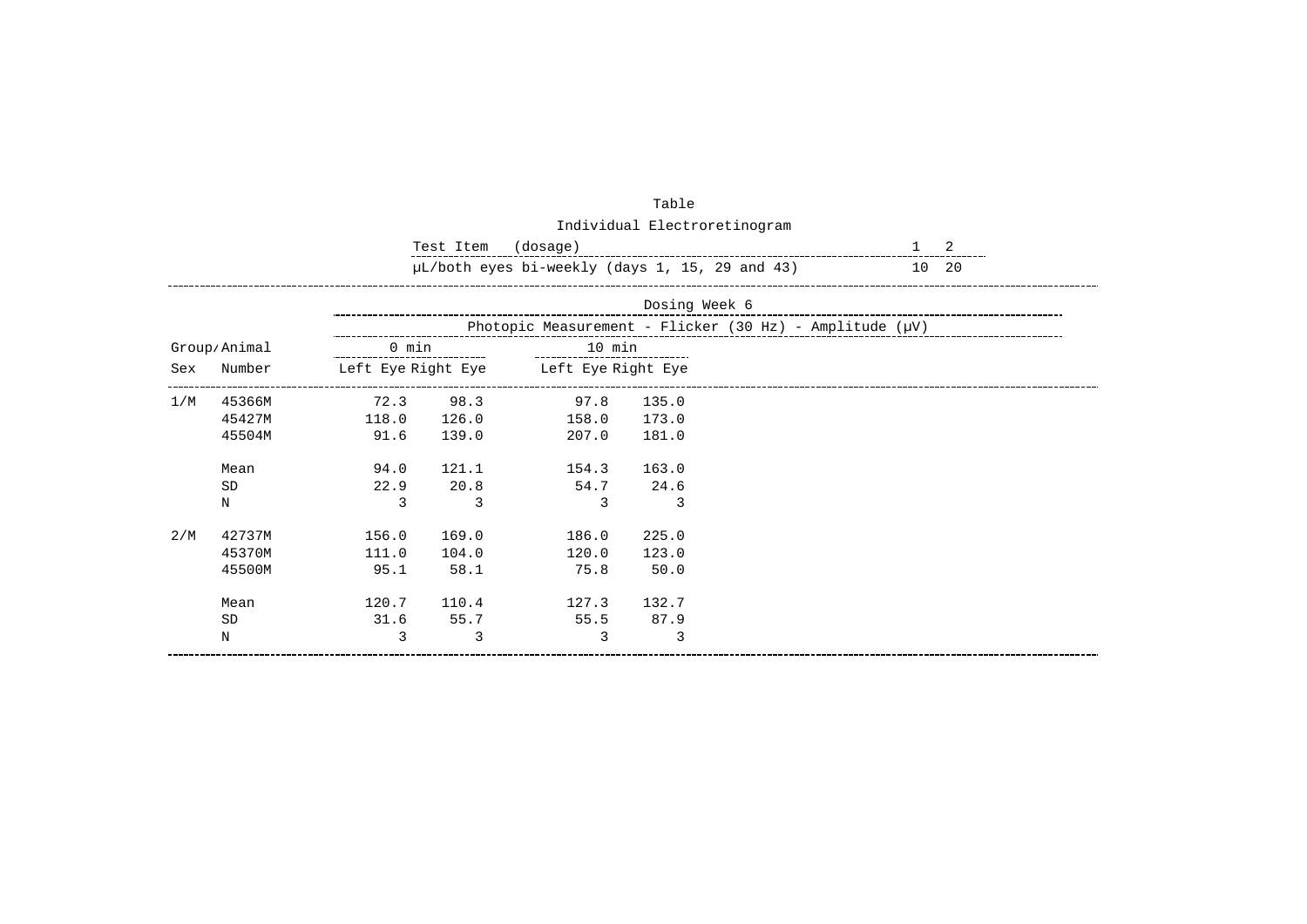|     |              |       | Test Item | (dosage)                                                   |                                                                             |       |      | 2         |      |
|-----|--------------|-------|-----------|------------------------------------------------------------|-----------------------------------------------------------------------------|-------|------|-----------|------|
|     |              |       |           | µL/both eyes bi-weekly (days 1, 15, 29 and 43)             |                                                                             |       |      | 10 20     |      |
|     | Phase        |       | Predose 1 |                                                            |                                                                             |       |      | Predose 2 |      |
|     |              |       |           | Photopic Measurement - Flicker (30 Hz) - Peak Latency (ms) |                                                                             |       |      |           |      |
|     | Group/Animal | 0 min |           |                                                            | 10 min                                                                      | 0 min |      | 10 min    |      |
| Sex | Number       |       |           |                                                            | Left Eye Right Eye beft Eye Right Eye Left Eye Right Eye beft Eye Right Eye |       |      |           |      |
| 1/M | 45366M       |       | 56.4      |                                                            | 57.0                                                                        | 57.4  | 57.4 | 57.4      | 57.4 |
|     | 45427M       |       | 57.0      |                                                            | 58.8                                                                        | 59.0  | 58.0 | 58.0      | 58.0 |
|     | 45504M       |       | 57.4      |                                                            | 57.4                                                                        | 57.8  | 58.0 | 58.0      | 58.4 |
|     | Mean         |       | 56.9      |                                                            | 57.7                                                                        | 58.1  | 57.8 | 57.8      | 57.9 |
|     | <b>SD</b>    |       | 0.5       |                                                            | 0.9                                                                         | 0.8   | 0.3  | 0.3       | 0.5  |
|     | N            |       | 3         |                                                            | 3                                                                           | 3     | 3    | 3         | 3    |
| 2/M | 42737M       |       | 58.2      |                                                            | 57.6                                                                        | 56.6  | 56.4 | 56.4      | 56.2 |
|     | 45370M       |       | 57.4      |                                                            | 57.4                                                                        | 59.6  | 60.0 | 60.0      | 59.4 |
|     | 45500M       |       | 57.8      |                                                            | 58.4                                                                        | 58.0  | 58.0 | 58.0      | 58.0 |
|     | Mean         |       | 57.8      |                                                            | 57.8                                                                        | 58.1  | 58.1 | 58.1      | 57.9 |
|     | <b>SD</b>    |       | 0.4       |                                                            | 0.5                                                                         | 1.5   | 1.8  | 1.8       | 1.6  |
|     | Ν            |       | 3         |                                                            | 3                                                                           | 3     | 3    | 3         | 3    |

| Table                        |
|------------------------------|
| Individual Electroretinogram |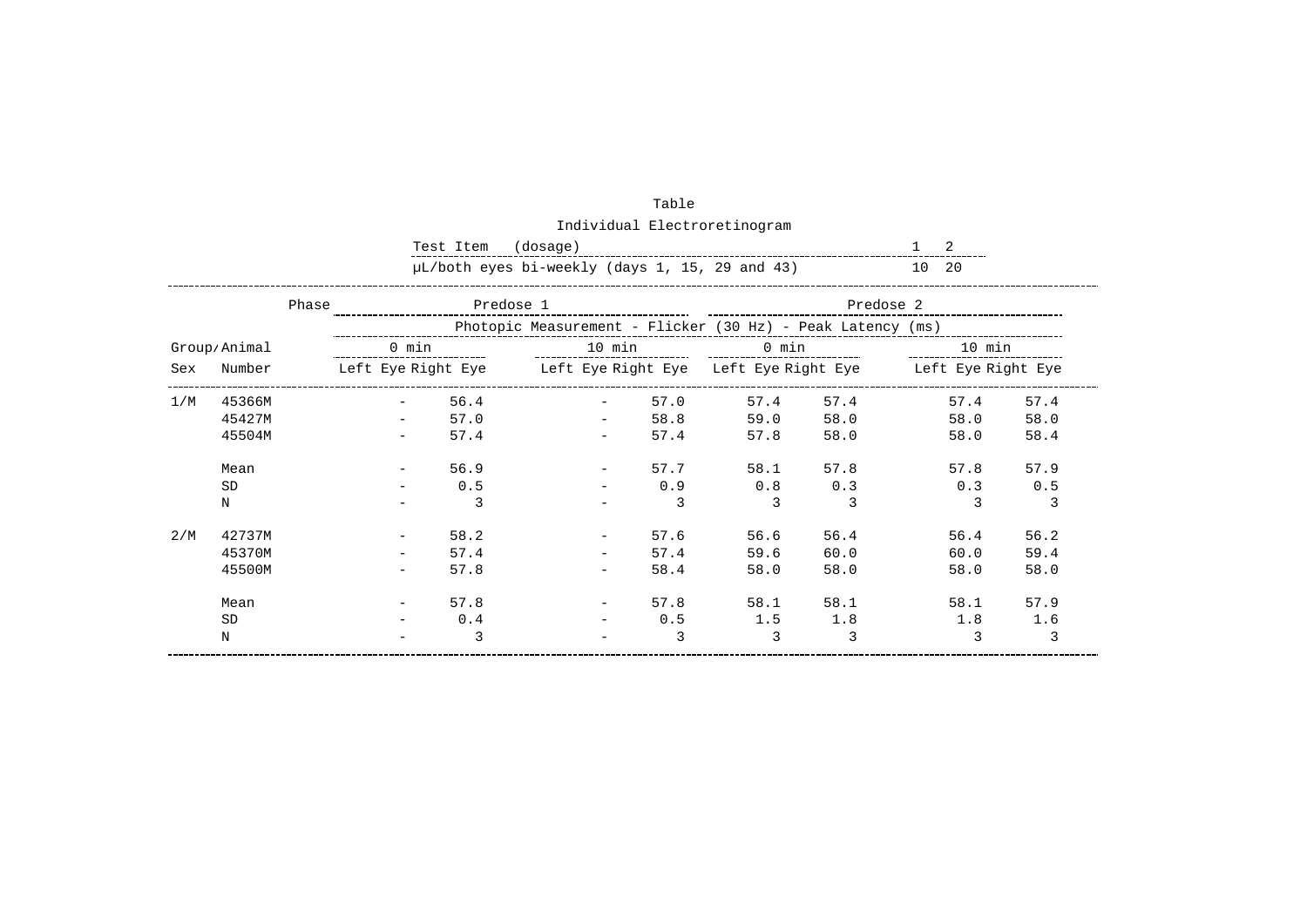|     |              |                                                         | Test Item<br>(dosage) | 2                                     |               |                                                            |  |  |  |  |
|-----|--------------|---------------------------------------------------------|-----------------------|---------------------------------------|---------------|------------------------------------------------------------|--|--|--|--|
|     |              | µL/both eyes bi-weekly (days 1, 15, 29 and 43)<br>10 20 |                       |                                       |               |                                                            |  |  |  |  |
|     |              |                                                         |                       |                                       | Dosing Week 6 |                                                            |  |  |  |  |
|     |              |                                                         |                       |                                       |               | Photopic Measurement - Flicker (30 Hz) - Peak Latency (ms) |  |  |  |  |
|     | Group/Animal | 0 min                                                   |                       | 10 min                                |               |                                                            |  |  |  |  |
| Sex | Number       |                                                         |                       | Left Eye Right Eye beft Eye Right Eye |               |                                                            |  |  |  |  |
| 1/M | 45366M       | 58.6                                                    | 58.6                  | 59.0                                  | 59.0          |                                                            |  |  |  |  |
|     | 45427M       | 58.2                                                    | 58.2                  | 58.0 58.0                             |               |                                                            |  |  |  |  |
|     | 45504M       | 58.2                                                    | 58.6                  | 57.8                                  | 57.6          |                                                            |  |  |  |  |
|     | Mean         | 58.3                                                    | 58.5                  | 58.3                                  | 58.2          |                                                            |  |  |  |  |
|     | SD           | 0.2                                                     | 0.2                   | 0.6                                   | 0.7           |                                                            |  |  |  |  |
|     | $\mathbf N$  | $\mathcal{R}$                                           | $\mathcal{L}$         | $\mathcal{E}$                         | $\mathcal{R}$ |                                                            |  |  |  |  |
| 2/M | 42737M       | 57.6                                                    | 57.6                  | 57.2                                  | 56.8          |                                                            |  |  |  |  |
|     | 45370M       | 60.0                                                    | 59.8                  | 60.6                                  | 60.8          |                                                            |  |  |  |  |
|     | 45500M       | 59.4                                                    | 59.4                  | 59.8                                  | 59.4          |                                                            |  |  |  |  |
|     | Mean         | 59.0                                                    | 58.9                  | 59.2                                  | 59.0          |                                                            |  |  |  |  |
|     | <b>SD</b>    | 1.2                                                     | 1.2                   | 1.8                                   | 2.0           |                                                            |  |  |  |  |
|     | $\rm N$      | 3                                                       | 3                     | $\mathcal{L}$                         | 3             |                                                            |  |  |  |  |

| Table                        |
|------------------------------|
| Individual Electroretinogram |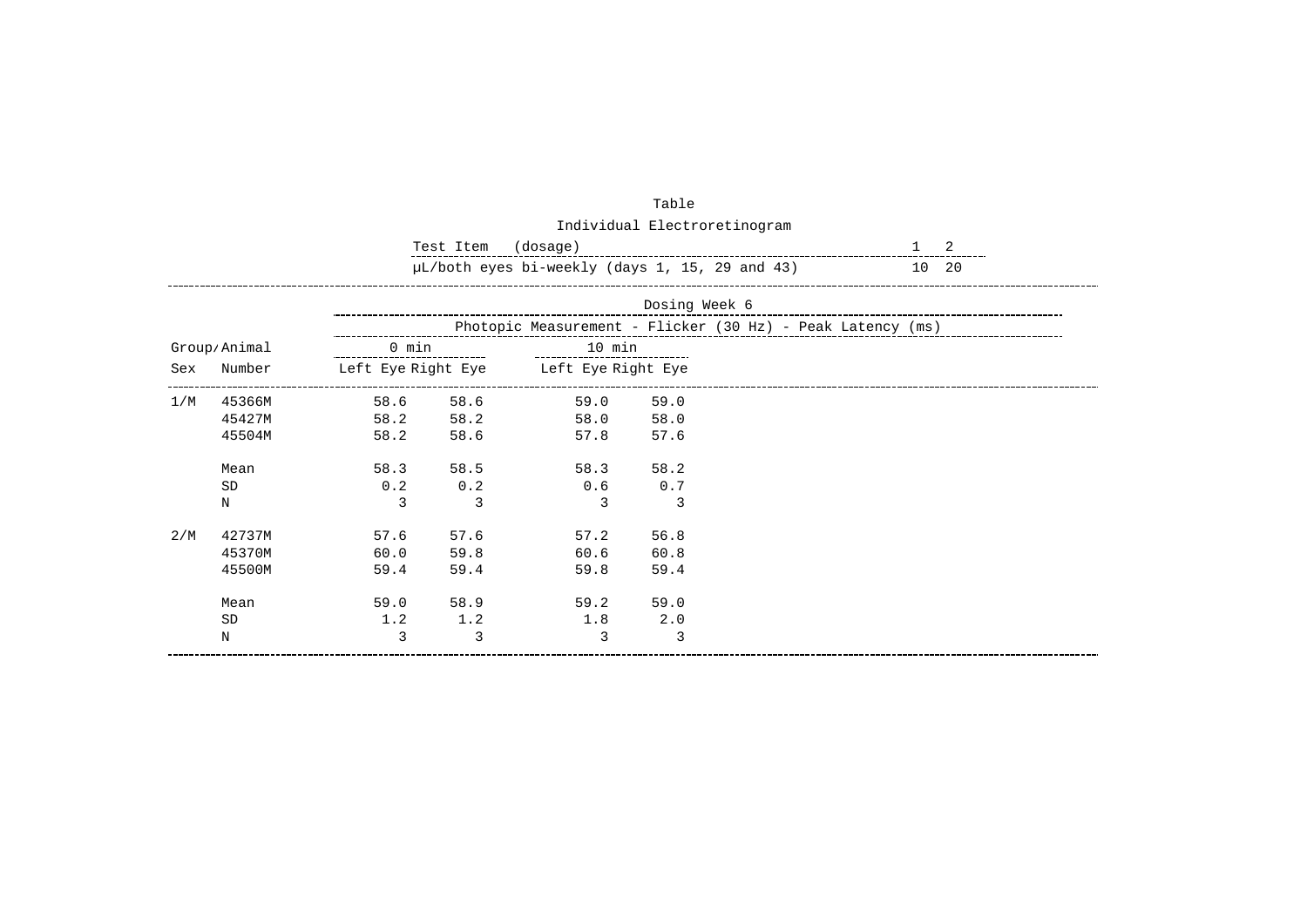|     |              | Test Item                                      | (dosage)  |                        |       |                     |                                                                        |                        |       |
|-----|--------------|------------------------------------------------|-----------|------------------------|-------|---------------------|------------------------------------------------------------------------|------------------------|-------|
|     |              | µL/both eyes bi-weekly (days 1, 15, 29 and 43) |           |                        |       |                     | 10 20                                                                  |                        |       |
|     | Phase        |                                                | Predose 1 |                        |       |                     | Predose 2                                                              |                        |       |
|     |              |                                                |           |                        |       |                     | Photopic Measurement - b-Wave Red Flash Cone Response - Amplitude (µV) |                        |       |
|     |              |                                                |           |                        |       |                     |                                                                        |                        |       |
|     | Group/Animal | 950<br>300                                     |           | 300 950                |       | 300                 | 950                                                                    | 300                    | 950   |
| Sex | Number       | (mcds/m <sup>2</sup> )                         |           | (mcds/m <sup>2</sup> ) |       | $(\text{mcds/m}^2)$ |                                                                        | (mcds/m <sup>2</sup> ) |       |
| 1/M | 45366M       | $\mathbf b$                                    | b         | 49.0                   | 110.0 | 22.9                | 86.3                                                                   | 35.0                   | 111.0 |
|     | 45427M       | $\mathbf b$                                    | b         | 74.5                   | 101.0 | 42.5                | 91.1                                                                   | 44.6                   | 115.0 |
|     | 45504M       | $\mathbf b$                                    | b         | 110.0                  | 173.0 | 53.5                | 172.0                                                                  | 61.4                   | 121.0 |
|     | Mean         |                                                |           | 77.8                   | 128.0 | 39.6                | 116.5                                                                  | 47.0                   | 115.7 |
|     | <b>SD</b>    |                                                |           | 30.6                   | 39.2  | 15.5                | 48.2                                                                   | 13.4                   | 5.0   |
|     | N            |                                                |           | 3                      | 3     | 3                   | 3                                                                      | 3                      | 3     |
| 2/M | 42737M       | b                                              | b         | 37.8                   | 110.0 | 38.2                | 143.0                                                                  | 31.4                   | 125.0 |
|     | 45370M       | $\mathbf b$                                    | b         | 60.5                   | 123.0 | 28.0                | 113.0                                                                  | 13.7                   | 86.9  |
|     | 45500M       | h                                              | b         | 23.8                   | 82.7  | 16.3                | 73.9                                                                   | 24.4                   | 91.0  |
|     | Mean         |                                                |           | 40.7                   | 105.2 | 27.5                | 110.0                                                                  | 23.2                   | 101.0 |
|     | <b>SD</b>    |                                                |           | 18.5                   | 20.6  | 11.0                | 34.6                                                                   | 8.9                    | 20.9  |
|     | N            |                                                |           | 3                      | 3     | 3                   | 3                                                                      | 3                      | 3     |

| Table                        |
|------------------------------|
| Individual Electroretinogram |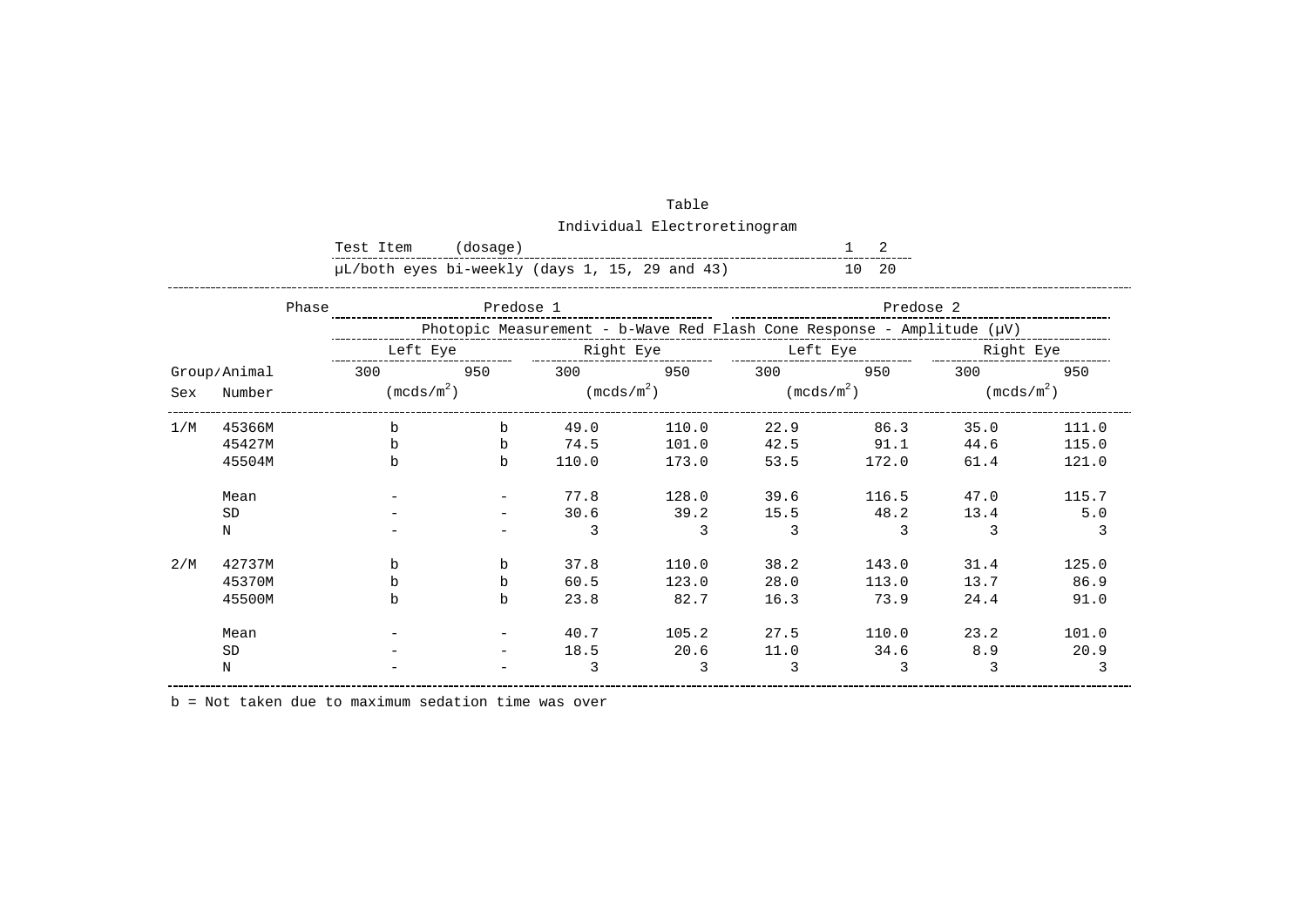|     |              | Test Item    | (dosage) |                        |                                                |                                                                             |
|-----|--------------|--------------|----------|------------------------|------------------------------------------------|-----------------------------------------------------------------------------|
|     |              |              |          |                        | µL/both eyes bi-weekly (days 1, 15, 29 and 43) | 20<br>10                                                                    |
|     | Phase        |              |          |                        | Dosing Week 6                                  |                                                                             |
|     |              |              |          |                        |                                                | Photopic Measurement - b-Wave Red Flash Cone Response - Amplitude $(\mu V)$ |
|     |              | Left Eye     |          | Right Eye              |                                                |                                                                             |
|     | Group/Animal | 300          | 950      | 300                    | 950                                            |                                                                             |
| Sex | Number       | $(mcds/m^2)$ |          | (mcds/m <sup>2</sup> ) |                                                |                                                                             |
| 1/M | 45366M       | 35.8         | 75.4     | 45.1                   | 108.0                                          |                                                                             |
|     | 45427M       | 67.7         | 113.0    | 68.4                   | 131.0                                          |                                                                             |
|     | 45504M       | 99.4         | 143.0    | 85.6                   | 127.0                                          |                                                                             |
|     | Mean         | 67.6         | 110.5    | 66.4                   | 122.0                                          |                                                                             |
|     | SD           | 31.8         | 33.9     | 20.3                   | 12.3                                           |                                                                             |
|     | N            | 3            | 3        | 3                      | 3                                              |                                                                             |
| 2/M | 42737M       | 37.4         | 123.0    | 39.2                   | 139.0                                          |                                                                             |
|     | 45370M       | 35.3         | 108.0    | 40.5                   | 104.0                                          |                                                                             |
|     | 45500M       | 16.1         | 58.4     | 14.3                   | 50.5                                           |                                                                             |
|     | Mean         | 29.6         | 96.5     | 31.3                   | 97.8                                           |                                                                             |
|     | <b>SD</b>    | 11.7         | 33.8     | 14.8                   | 44.6                                           |                                                                             |
|     | N            | 3            | 3        | 3                      | 3                                              |                                                                             |

| Table                        |
|------------------------------|
| Individual Electroretinogram |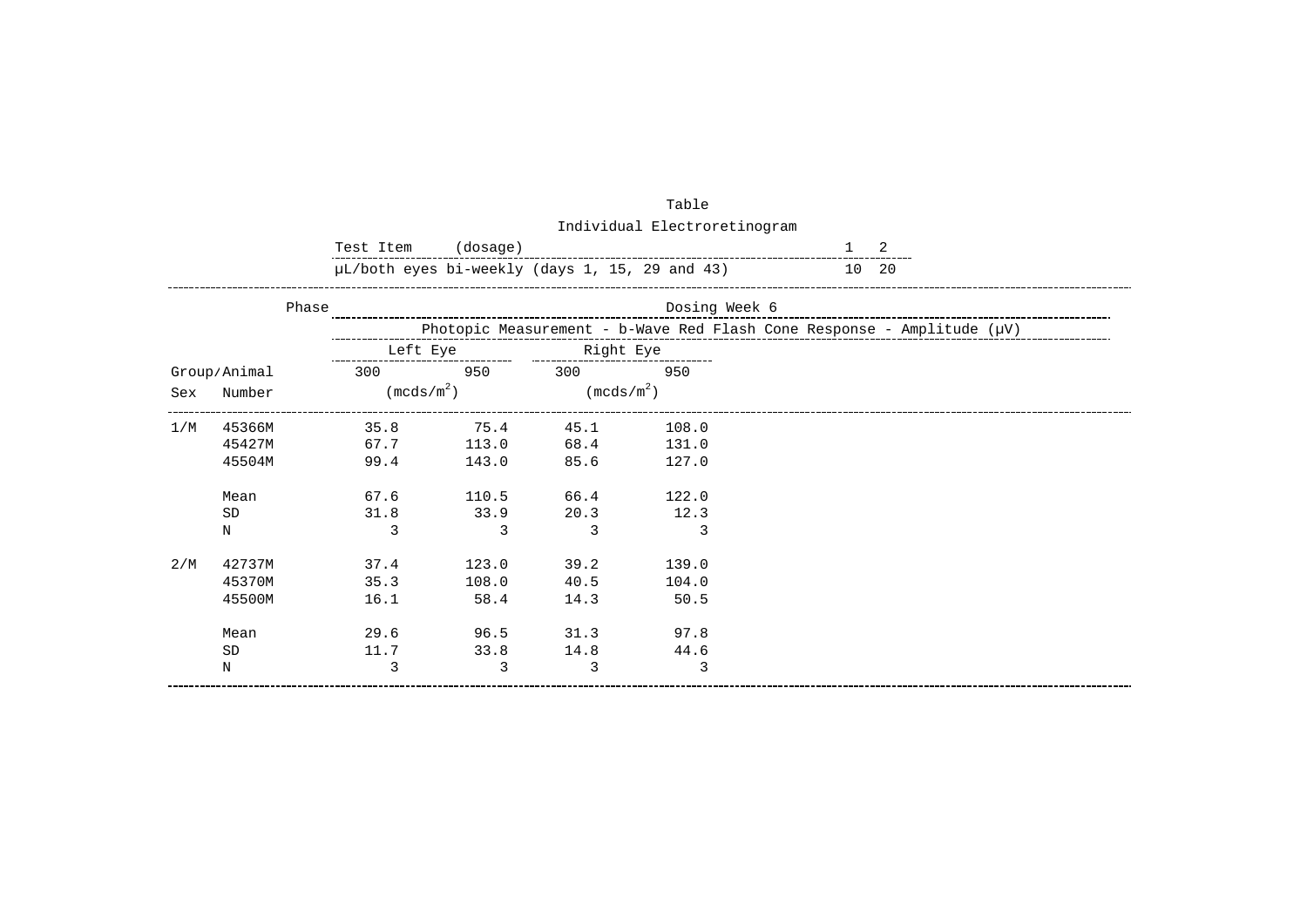|     | Test Item<br>(dosage) |                                                |     |                                                                           |      |                                 |                        |           |                        |  |  |
|-----|-----------------------|------------------------------------------------|-----|---------------------------------------------------------------------------|------|---------------------------------|------------------------|-----------|------------------------|--|--|
|     |                       | µL/both eyes bi-weekly (days 1, 15, 29 and 43) |     |                                                                           |      |                                 | 10 20                  |           |                        |  |  |
|     | Phase                 |                                                |     |                                                                           |      | _______________________________ | Predose 2              |           |                        |  |  |
|     |                       |                                                |     | Photopic Measurement - b-Wave Red Flash Cone Response - Peak Latency (ms) |      |                                 |                        |           |                        |  |  |
|     |                       | Left Eye                                       |     | Right Eye                                                                 |      | Left Eye                        |                        | Right Eye |                        |  |  |
|     | Group/Animal          | 300                                            | 950 | 300                                                                       | 950  | 300                             | 950                    | 300       | 950                    |  |  |
| Sex | Number                | (mcds/m <sup>2</sup> )                         |     | $(\text{mcds/m}^2)$                                                       |      |                                 | (mcds/m <sup>2</sup> ) |           | (mcds/m <sup>2</sup> ) |  |  |
| 1/M | 45366M                |                                                |     | 22.2                                                                      | 20.9 | 23.2                            | 22.0                   | 23.3      | 21.7                   |  |  |
|     | 45427M                |                                                |     | 22.6                                                                      | 23.4 | 23.9                            | 23.0                   | 23.7      | 22.7                   |  |  |
|     | 45504M                |                                                |     | 22.2                                                                      | 21.2 | 24.7                            | 22.5                   | 23.8      | 22.4                   |  |  |
|     | Mean                  |                                                |     | 22.3                                                                      | 21.8 | 23.9                            | 22.5                   | 23.6      | 22.3                   |  |  |
|     | <b>SD</b>             |                                                |     | 0.2                                                                       | 1.4  | 0.8                             | 0.5                    | 0.3       | 0.5                    |  |  |
|     | N                     |                                                |     | 3                                                                         | 3    | 3                               | 3                      | 3         | 3                      |  |  |
| 2/M | 42737M                |                                                |     | 22.5                                                                      | 21.1 | 21.1                            | 20.5                   | 21.0      | 20.5                   |  |  |
|     | 45370M                |                                                |     | 23.2                                                                      | 21.3 | 28.5                            | 25.0                   | 27.1      | 26.0                   |  |  |
|     | 45500M                |                                                |     | 25.8                                                                      | 22.7 | 24.9                            | 23.3                   | 25.4      | 23.1                   |  |  |
|     | Mean                  |                                                |     | 23.8                                                                      | 21.7 | 24.8                            | 22.9                   | 24.5      | 23.2                   |  |  |
|     | <b>SD</b>             |                                                |     | 1.7                                                                       | 0.9  | 3.7                             | 2.3                    | 3.1       | 2.8                    |  |  |
|     | N                     |                                                |     | 3                                                                         | 3    | 3                               | 3                      | 3         | 3                      |  |  |

| Table                        |
|------------------------------|
| Individual Electroretinogram |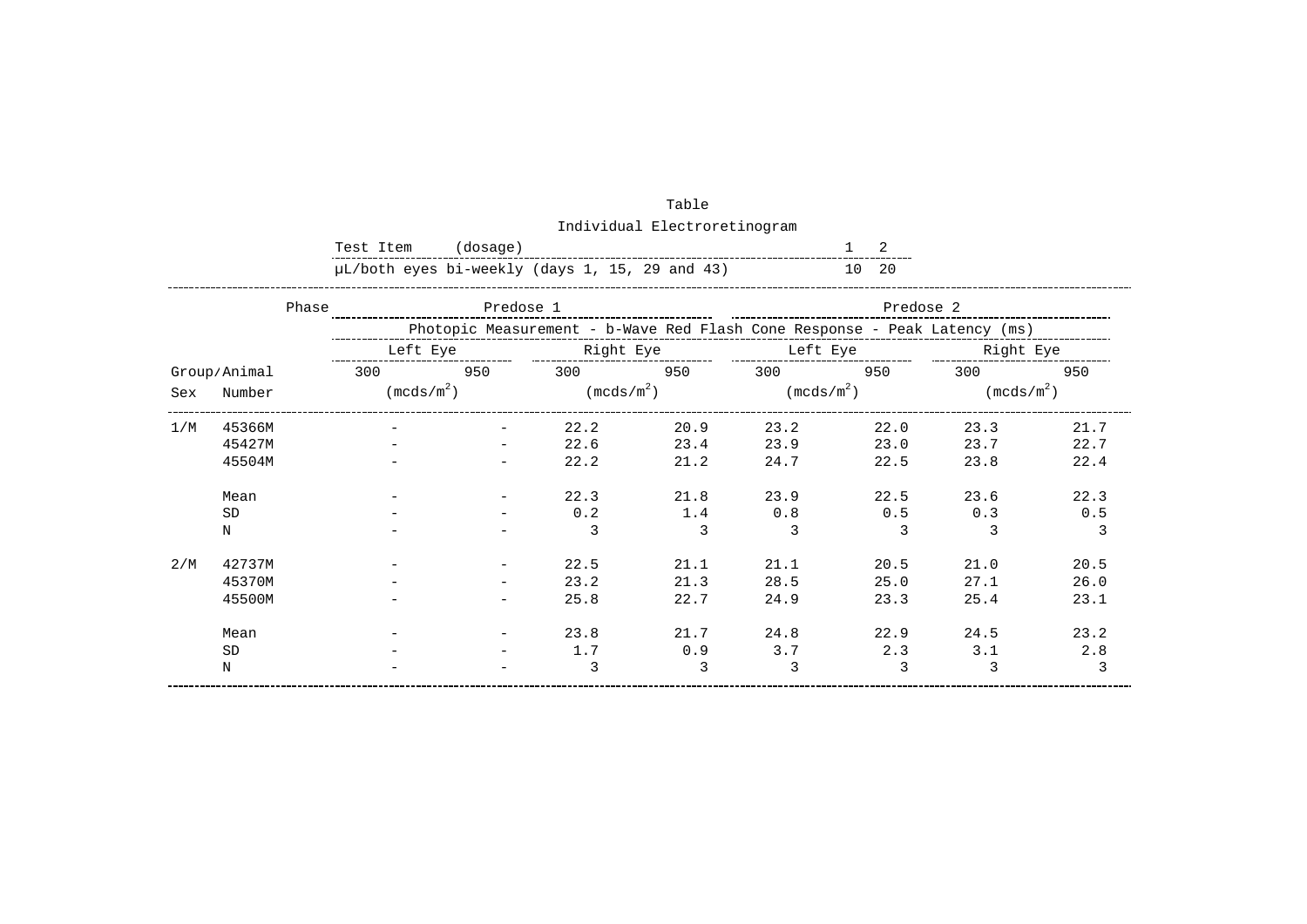|     |              | Test Item                                      | (dosage) |                     |               |                                                                           |
|-----|--------------|------------------------------------------------|----------|---------------------|---------------|---------------------------------------------------------------------------|
|     |              | µL/both eyes bi-weekly (days 1, 15, 29 and 43) |          |                     |               | 20<br>10                                                                  |
|     | Phase        |                                                |          |                     | Dosing Week 6 |                                                                           |
|     |              |                                                |          |                     |               | Photopic Measurement - b-Wave Red Flash Cone Response - Peak Latency (ms) |
|     |              | Left Eye                                       |          | Right Eye           |               |                                                                           |
|     | Group/Animal | 300                                            | 950      | 300                 | 950           |                                                                           |
| Sex | Number       | (mcds/m <sup>2</sup> )                         |          | $(\text{mcds/m}^2)$ |               |                                                                           |
| 1/M | 45366M       | 24.1                                           | 22.9     | 24.7                | 23.5          |                                                                           |
|     | 45427M       | 22.2                                           | 22.4     | 22.9                | 22.3          |                                                                           |
|     | 45504M       | 21.3                                           | 21.9     | 22.2                | 22.2          |                                                                           |
|     | Mean         | 22.5                                           | 22.4     | 23.3                | 22.7          |                                                                           |
|     | <b>SD</b>    | 1.4                                            | 0.5      | 1.3                 | 0.7           |                                                                           |
|     | N            | 3                                              | 3        | 3                   | 3             |                                                                           |
| 2/M | 42737M       | 21.7                                           | 21.5     | 21.4                | 21.2          |                                                                           |
|     | 45370M       | 28.5                                           | 25.6     | 27.5                | 25.2          |                                                                           |
|     | 45500M       | 27.8                                           | 27.8     | 24.3                | 25.0          |                                                                           |
|     | Mean         | 26.0                                           | 25.0     | 24.4                | 23.8          |                                                                           |
|     | <b>SD</b>    | 3.7                                            | 3.2      | 3.1                 | 2.3           |                                                                           |
|     | N            | 3                                              | 3        | 3                   | 3             |                                                                           |

| Table                        |
|------------------------------|
| Individual Electroretinogram |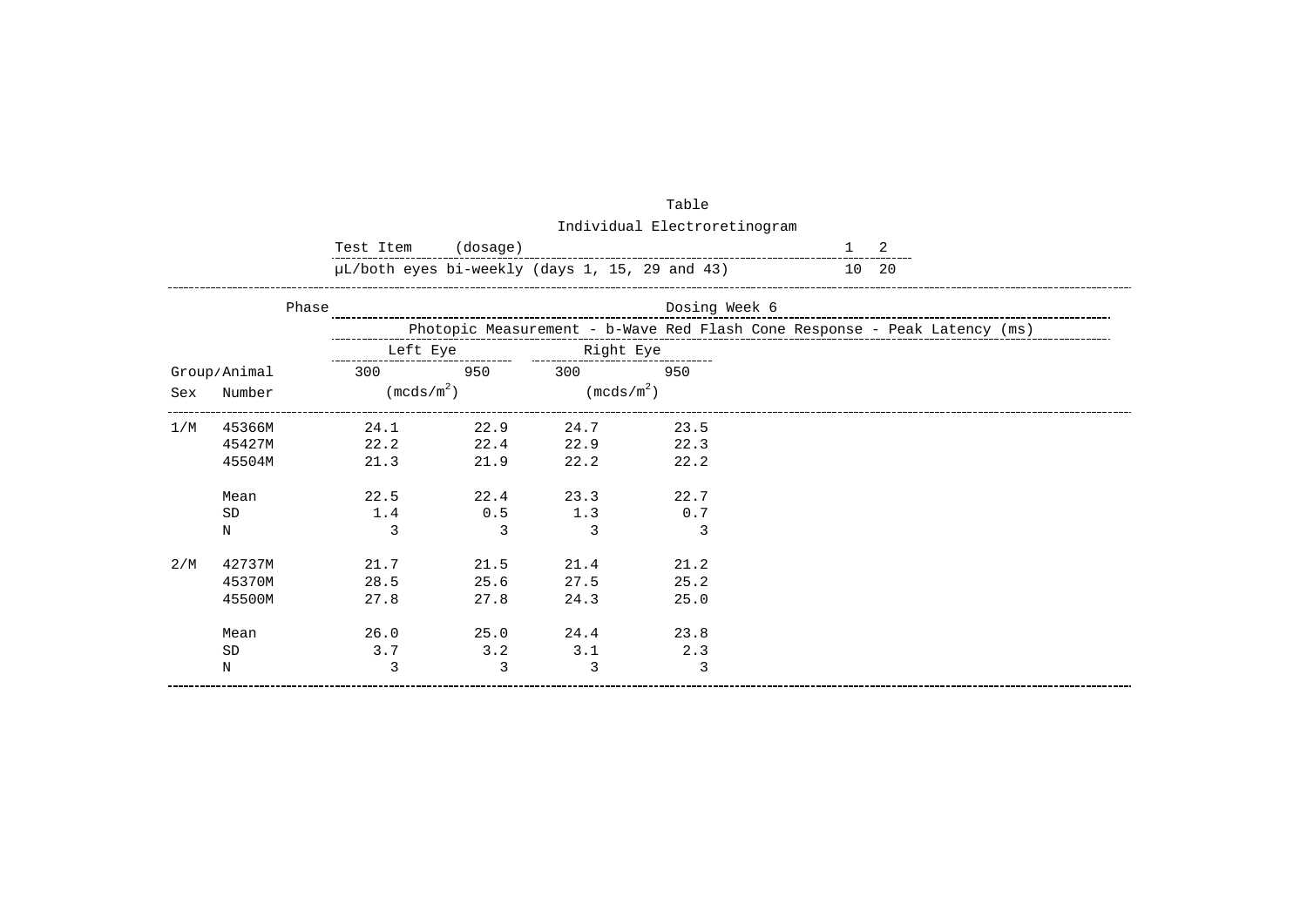|     |              |       | Test Item | (dosage)                                                                    |      |                       |                                                                             |                                                                                      |      |
|-----|--------------|-------|-----------|-----------------------------------------------------------------------------|------|-----------------------|-----------------------------------------------------------------------------|--------------------------------------------------------------------------------------|------|
|     |              |       |           | µL/both eyes bi-weekly (days 1, 15, 29 and 43)                              |      |                       |                                                                             | 10, 20                                                                               |      |
|     |              | Phase | Predose 1 |                                                                             |      | _____________________ | Predose 2                                                                   |                                                                                      |      |
|     |              |       |           | Photopic Measurement - b-Wave White Flash Cone Response (3000 mcds/ $m^2$ ) |      |                       |                                                                             |                                                                                      |      |
|     | Group/Animal |       |           |                                                                             |      |                       |                                                                             | Amplitude ( $\mu$ V)  Peak Latency (ms) Amplitude ( $\mu$ V) $\mu$ Peak Latency (ms) |      |
| Sex | Number       |       |           |                                                                             |      |                       | Left Eye Right Eye beft Eye Right Eye beft Eye Right Eye beft Eye Right Eye |                                                                                      |      |
| 1/M | 45366M       | $b$   | 179.0     | $\mathbf b$                                                                 | 25.9 | 125.0                 | 163.0                                                                       | 25.4                                                                                 | 25.4 |
|     | 45427M       | b     | 193.0     | $\mathbf b$                                                                 | 27.5 | 143.0                 | 171.0                                                                       | 26.3                                                                                 | 26.1 |
|     | 45504M       | b     | 295.0     | $\mathbf b$                                                                 | 25.3 | 223.0                 | 196.0                                                                       | 26.8                                                                                 | 26.8 |
|     | Mean         |       | 222.3     |                                                                             | 26.2 | 163.7                 | 176.7                                                                       | 26.2                                                                                 | 26.1 |
|     | <b>SD</b>    |       | 63.3      |                                                                             | 1.1  | 52.2                  | 17.2                                                                        | 0.7                                                                                  | 0.7  |
|     | N            |       | 3         |                                                                             | 3    | 3                     | 3                                                                           | 3                                                                                    | 3    |
| 2/M | 42737M       | b     | 210.0     | $\mathbf b$                                                                 | 25.1 | 282.0                 | 258.0                                                                       | 23.4                                                                                 | 23.1 |
|     | 45370M       | $b$   | 221.0     | $\mathbf b$                                                                 | 25.3 | a                     | a                                                                           | a                                                                                    | a    |
|     | 45500M       | b     | 144.0     | b                                                                           | 26.7 | 123.0                 | 145.0                                                                       | 25.1                                                                                 | 25.1 |
|     | Mean         |       | 191.7     |                                                                             | 25.7 | 202.5                 | 201.5                                                                       | 24.3                                                                                 | 24.1 |
|     | <b>SD</b>    |       | 41.6      |                                                                             | 0.9  | 112.4                 | 79.9                                                                        | 1.2                                                                                  | 1.4  |
|     | N            |       | 3         |                                                                             | 3    | 2                     | 2                                                                           | 2                                                                                    | 2    |

| Table                        |
|------------------------------|
| Individual Electroretinogram |

a = No measurement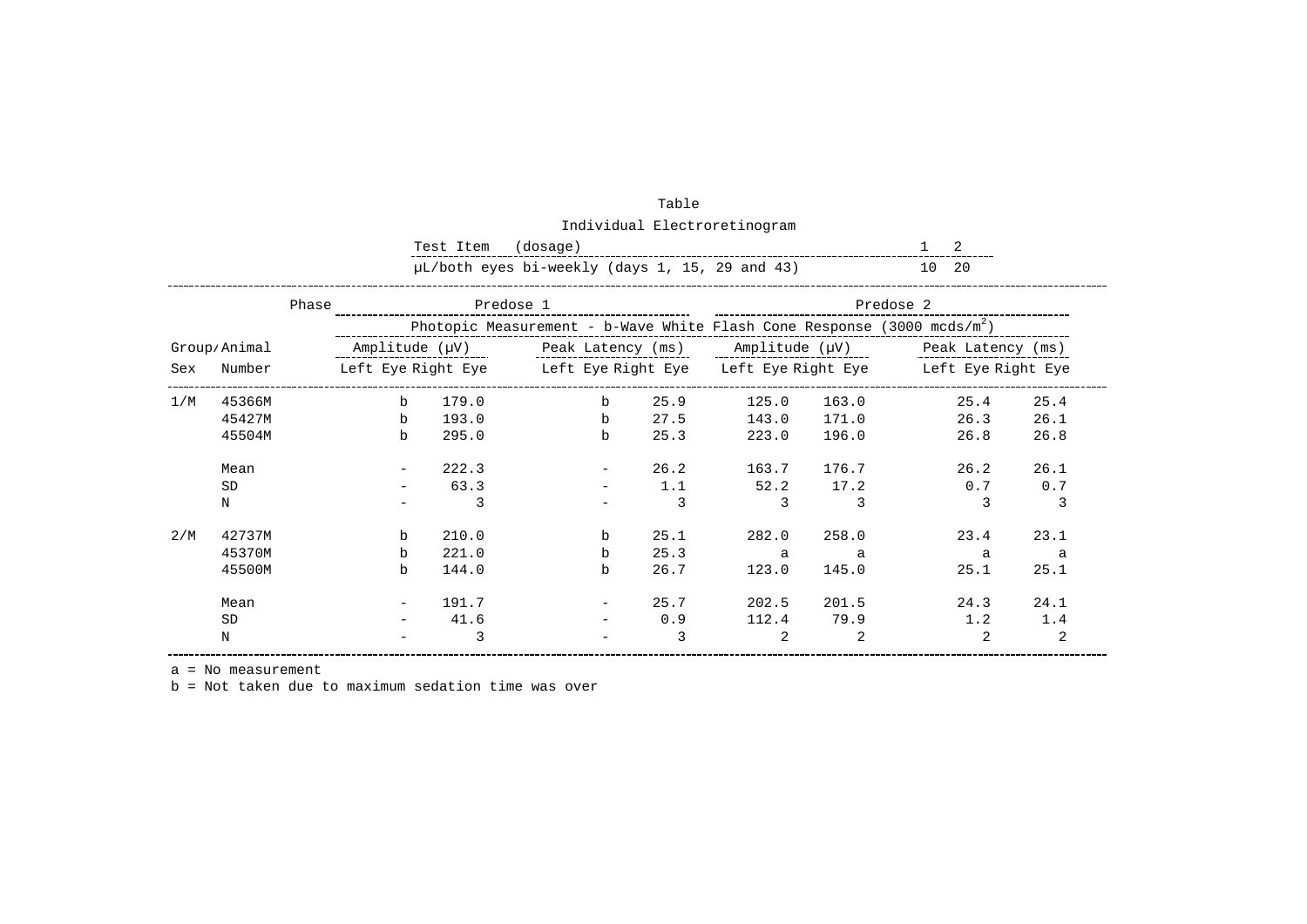|     |              |                | Test Item     | (dosage)                                       |      |  | 2                                                                           |  |  |  |
|-----|--------------|----------------|---------------|------------------------------------------------|------|--|-----------------------------------------------------------------------------|--|--|--|
|     |              |                |               | µL/both eyes bi-weekly (days 1, 15, 29 and 43) |      |  | 10 20                                                                       |  |  |  |
|     |              | Phase          | Dosing Week 6 |                                                |      |  |                                                                             |  |  |  |
|     |              |                |               |                                                |      |  | Photopic Measurement - b-Wave White Flash Cone Response (3000 mcds/ $m^2$ ) |  |  |  |
|     | Group/Animal | Amplitude (µV) |               | Peak Latency (ms)                              |      |  |                                                                             |  |  |  |
| Sex | Number       |                |               | Left Eye Right Eye Left Eye Right Eye          |      |  |                                                                             |  |  |  |
| 1/M | 45366M       | 121.0          | 169.0         | 27.2                                           | 27.7 |  |                                                                             |  |  |  |
|     | 45427M       | 200.0          | 223.0         | 26.1                                           | 26.1 |  |                                                                             |  |  |  |
|     | 45504M       | 286.0          | 234.0         | 25.8                                           | 26.2 |  |                                                                             |  |  |  |
|     | Mean         | 202.3          | 208.7         | 26.4                                           | 26.7 |  |                                                                             |  |  |  |
|     | SD           | 82.5           | 34.8          | 0.7                                            | 0.9  |  |                                                                             |  |  |  |
|     | N            | 3              | 3             | 3                                              | 3    |  |                                                                             |  |  |  |
| 2/M | 42737M       | 242.0          | 279.0         | 24.5                                           | 24.0 |  |                                                                             |  |  |  |
|     | 45370M       | 163.0          | 166.0         | 30.4                                           | 30.3 |  |                                                                             |  |  |  |
|     | 45500M       | 132.0          | 124.0         | 28.5                                           | 28.3 |  |                                                                             |  |  |  |
|     | Mean         | 179.0          | 189.7         | 27.8                                           | 27.5 |  |                                                                             |  |  |  |
|     | <b>SD</b>    | 56.7           | 80.2          | 3.0                                            | 3.2  |  |                                                                             |  |  |  |
|     | Ν            | 3              | 3             | 3                                              | 3    |  |                                                                             |  |  |  |

Individual Electroretinogram

Table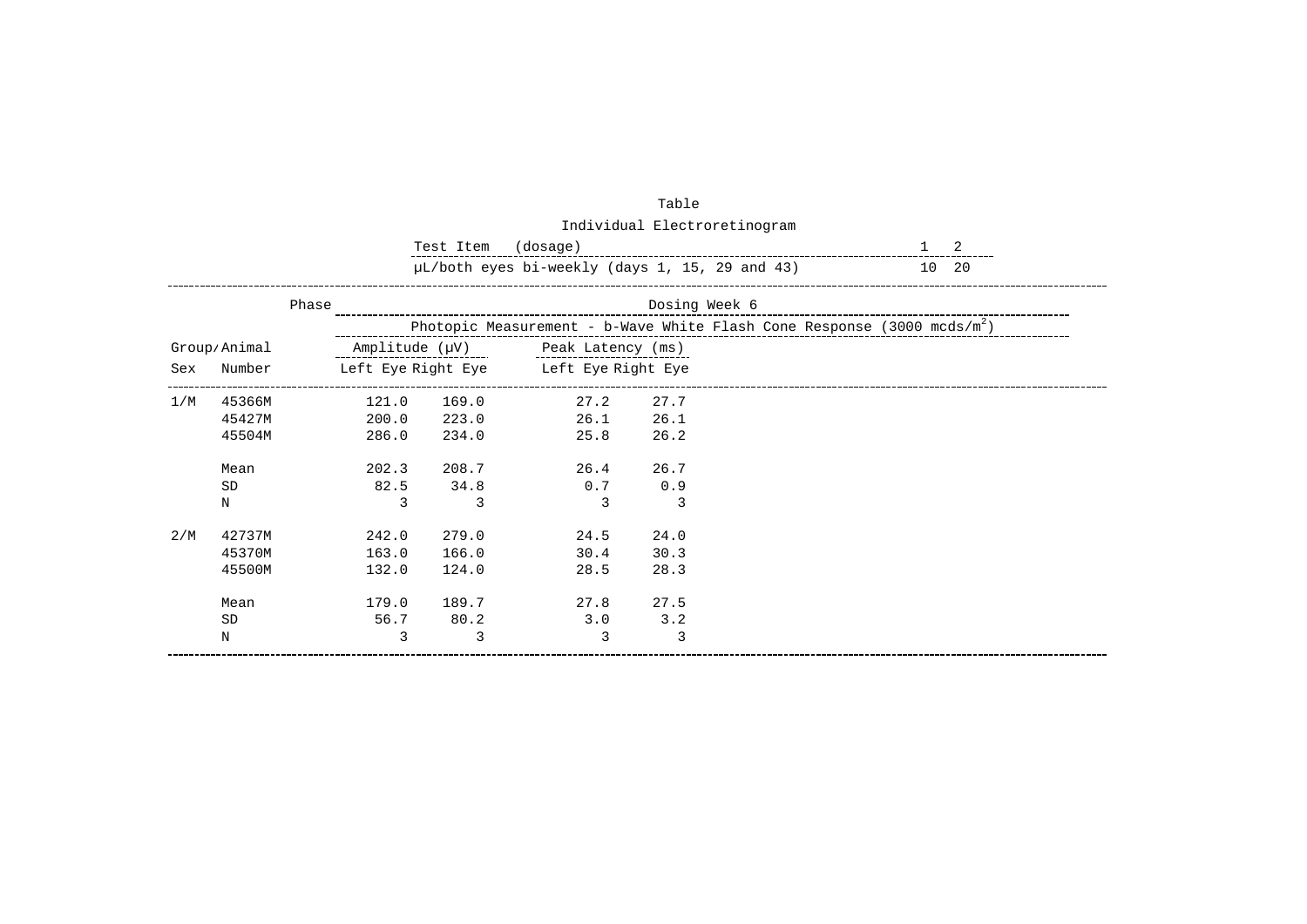|     |              |                | Test Item | (dosage)                                                                            |      |      |      | 2         |      |
|-----|--------------|----------------|-----------|-------------------------------------------------------------------------------------|------|------|------|-----------|------|
|     |              |                |           | µL/both eyes bi-weekly (days 1, 15, 29 and 43)                                      |      |      |      | 10 20     |      |
|     | Phase        |                | Predose 1 |                                                                                     |      |      |      | Predose 2 |      |
|     |              |                |           | Photopic Measurement - a-Wave White Flash Cone Response (3000 mcds/m <sup>2</sup> ) |      |      |      |           |      |
|     | Group/Animal | Amplitude (µV) |           | Peak Latency (ms) Amplitude (µV) Peak Latency (ms)                                  |      |      |      |           |      |
| Sex | Number       |                |           | Left Eye Right Eye beft Eye Right Eye beft Eye Right Eye beft Eye Right Eye         |      |      |      |           |      |
| 1/M | 45366M       | b              | 35.0      | $\mathbf b$                                                                         | 14.8 | 29.5 | 36.3 | 14.8      | 14.8 |
|     | 45427M       | b              | 42.6      | $\mathbf b$                                                                         | 14.4 | 45.2 | 52.6 | 15.7      | 15.5 |
|     | 45504M       | b.             | 48.3      | b                                                                                   | 14.2 | 34.0 | 55.2 | 15.9      | 15.2 |
|     | Mean         |                | 42.0      |                                                                                     | 14.5 | 36.2 | 48.0 | 15.5      | 15.2 |
|     | <b>SD</b>    |                | 6.7       |                                                                                     | 0.3  | 8.1  | 10.2 | 0.6       | 0.4  |
|     | N            |                | 3         |                                                                                     | 3    | 3    | 3    | 3         | 3    |
| 2/M | 42737M       | b              | 41.2      | b                                                                                   | 14.3 | 58.1 | 52.2 | 14.2      | 14.2 |
|     | 45370M       | $\mathbf b$    | 57.6      | $\mathbf b$                                                                         | 14.6 | a    | a    | a         | a a  |
|     | 45500M       | b              | 37.8      | $\mathbf b$                                                                         | 14.8 | 37.1 | 44.8 | 15.6      | 15.6 |
|     | Mean         |                | 45.5      |                                                                                     | 14.6 | 47.6 | 48.5 | 14.9      | 14.9 |
|     | <b>SD</b>    |                | 10.6      |                                                                                     | 0.3  | 14.8 | 5.2  | 1.0       | 1.0  |
|     | Ν            |                | 3         |                                                                                     | 3    | 2    | 2    | 2         | 2    |

| Table                        |
|------------------------------|
| Individual Electroretinogram |

a = No measurement